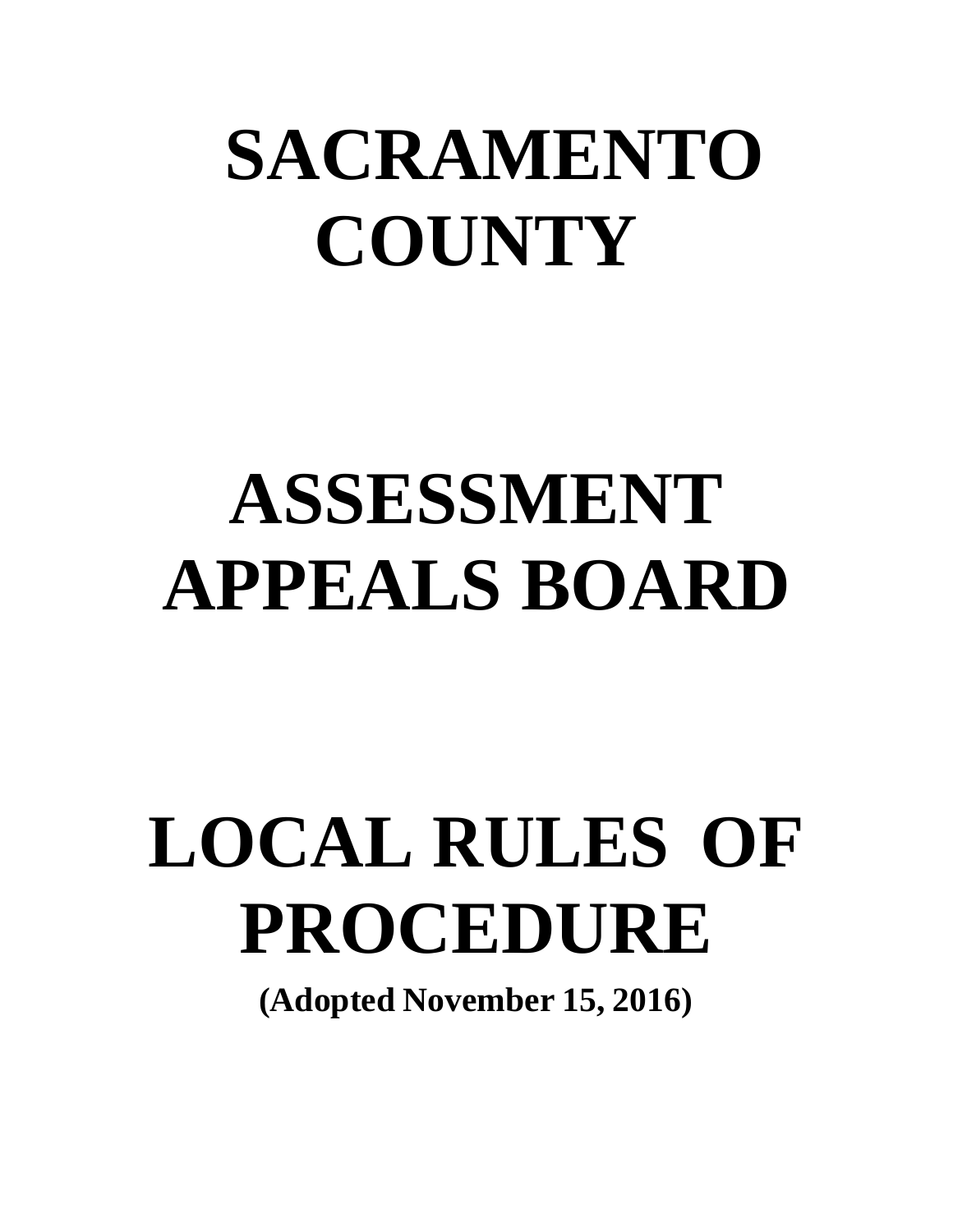#### **TABLEOFCONTENTS**

#### **INFORMATION**

|                         |                                                                   | $\mathbf{1}$   |
|-------------------------|-------------------------------------------------------------------|----------------|
|                         |                                                                   | $\overline{2}$ |
|                         |                                                                   | 3              |
|                         | <b>LOCAL RULE NO.</b>                                             |                |
| $\mathbf{1}$            |                                                                   | 3              |
| $\boldsymbol{2}$        |                                                                   | $\tau$         |
| 3                       |                                                                   | 7              |
| $\overline{\mathbf{4}}$ |                                                                   | 8              |
| 5                       |                                                                   | 8              |
| 6                       |                                                                   | 9              |
| 7                       |                                                                   | 9              |
| 8                       |                                                                   | 15             |
| 9                       |                                                                   | 16             |
| 10                      |                                                                   | 18             |
| 11                      |                                                                   | 22             |
| 12                      |                                                                   | 23             |
| 13                      |                                                                   | 24             |
| 14                      |                                                                   | 25             |
| 15                      |                                                                   | 27             |
| 16                      | Documents Accepted by Facsimile or Electronic Filing              | 29             |
| 17                      |                                                                   | 30             |
| 18                      |                                                                   | 31             |
| 19                      |                                                                   | 32             |
| 20                      |                                                                   | 32             |
| 21                      |                                                                   | 33             |
| 22                      |                                                                   | 34             |
| 23                      |                                                                   | 34             |
| 24                      |                                                                   | 34             |
| 25                      |                                                                   | 35             |
| 26                      |                                                                   | 36             |
| 27                      | Application of Equalization by Member, Alternate, H/O, COB Staff  | 37             |
| 28                      | Representation of Applicants by a Board Member; H/O, or COB Staff | 37             |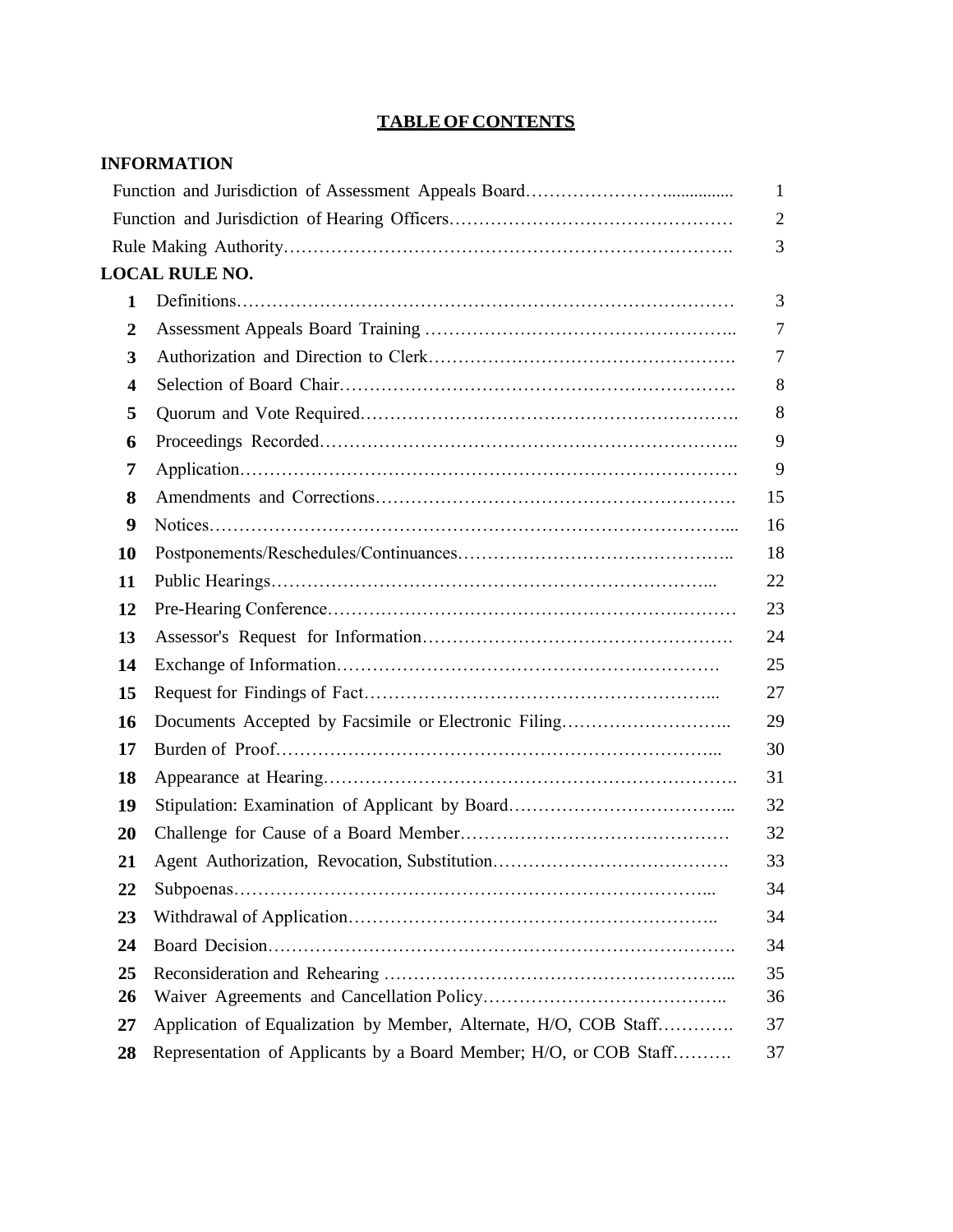## **FUNCTION AND JURISDICTION OF ASSESSMENT APPEALS BOARD**

To accomplish equalization, Assessment Appeals Boards conduct hearings on property assessment disputes between taxpayers and the Office of the Assessor. Based on evidence presented at such hearings, the Boards may adjust property assessments, and cause changes, additions and cancellations to the local roll as necessary.

#### **Assessment Appeals Boards' basic functions are: (Title 18, Code of California Reg., Rule 302)**<sup>1</sup>

- To lower, sustain or increase after receiving an application, or to increase after giving notice when no application has been filed, individual assessments in order to equalize assessments and to determine the allocation of value on the local tax assessment roll;
- To determine the full value and, where appealed, the base year value of the property that is the subject of the hearing;
- To hear and decide penalty assessments, and to review, equalize and adjust escaped assessments on that roll except escaped assessments made pursuant to **Revenue and Taxation Code Section 531.1**<sup>2</sup> ;
- To determine the classification of the property that is the subject of the hearing, including classifications within the general classifications of real property, improvements, and personal property. Such classifications may result in the property so classified being exempt from property taxation;
- To determine the allocation of value to property that is the subject of the hearing; and
- To exercise the powers specified in **Section 1605.5**.

Assessment Appeals Boards have no power to assess, or re-assess property, but can only hear matters concerning property being classified as exempt from property taxation; and determine whether the Assessor has correctly and impartially performed his/her duties, and equalize the valuations made by them. Boards hear and decide issues relating to property valuation, and some legal issues relating to property assessment. Boards act in quasi-judicial capacity and may only act on basis of evidence presented to them at the hearing.

<sup>1</sup> Hereinafter all "Rules" cited herein are from Title 18 of the Code of California Regulations, unless stated otherwise. 2

Hereinafter all "Sections" cited herein are from the Revenue and Taxation Code, unless stated otherwise.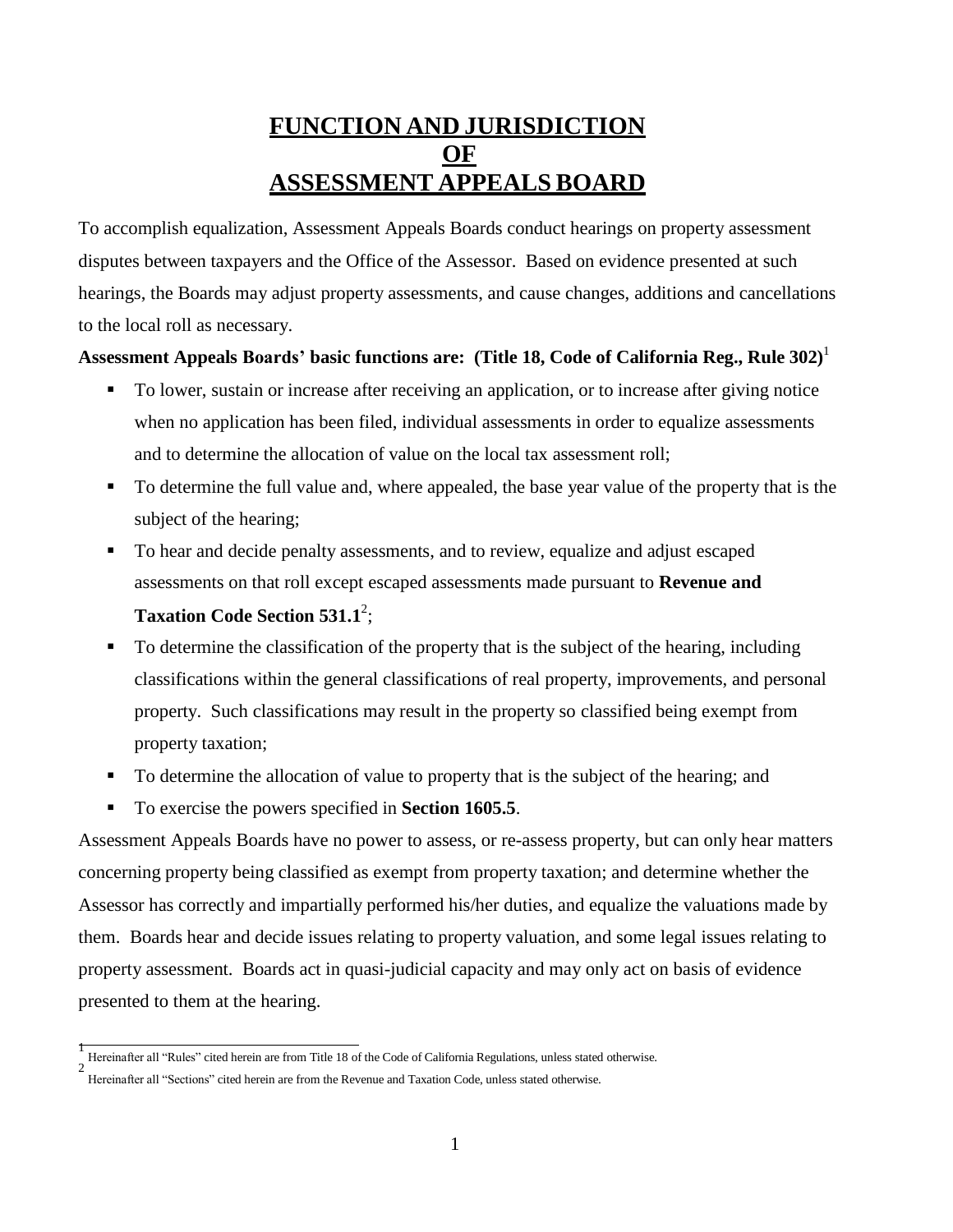#### **Assessment Appeals Boards cannot:**

- Grant or deny exemptions or consider whether exemptions were improperly denied, *(***Rule 302(a)(4); Section 1604(b))**;
- Raise or lower the entire assessment roll,
	- **(Rule 305; Section 1603(a))**;
- Extend the time for filing applications for equalization;
- Remove or waive penalties for delinquent payment of taxes **(Section 1604(b))**;
- Change tax rates.

## **FUNCTION AND JURISDICTION OF HEARING OFFICERS**

Change in Ownership and New Construction Hearing Officers, (hereinafter Hearing Officers) can only hear and determine whether or not a transfer of ownership or completion of new construction creates an appraisable event. Hearing Officer hearings shall be conducted as set forth in **Section**

#### **(Sacramento County Code, Chapter 2.45)**

#### **Hearing Officers' basic functions are:**

- To hear and recommend to the Board of Supervisors whether a change in ownership is an appraisable event;
- To hear and recommend to the Board of Supervisors whether property has been newly constructed; and
- To prepare written findings of fact and conclusions of law to be submitted to the Board of Supervisors for approval.

#### **Hearing Officers cannot:**

- **Increase or lower assessments in order to equalize assessments, or determine the allocation of** value on the local tax assessment roll;
- Review or adjust penal and escaped assessments;
- Determine the classification of property, including classifications within the general classifications of real property, improvements, and personal property;
- Raise or lower the entire assessment roll;
- Extend the time for filing applications for equalization;
- Remove or waive penalties for delinquent payment of taxes; or
- Change tax rate.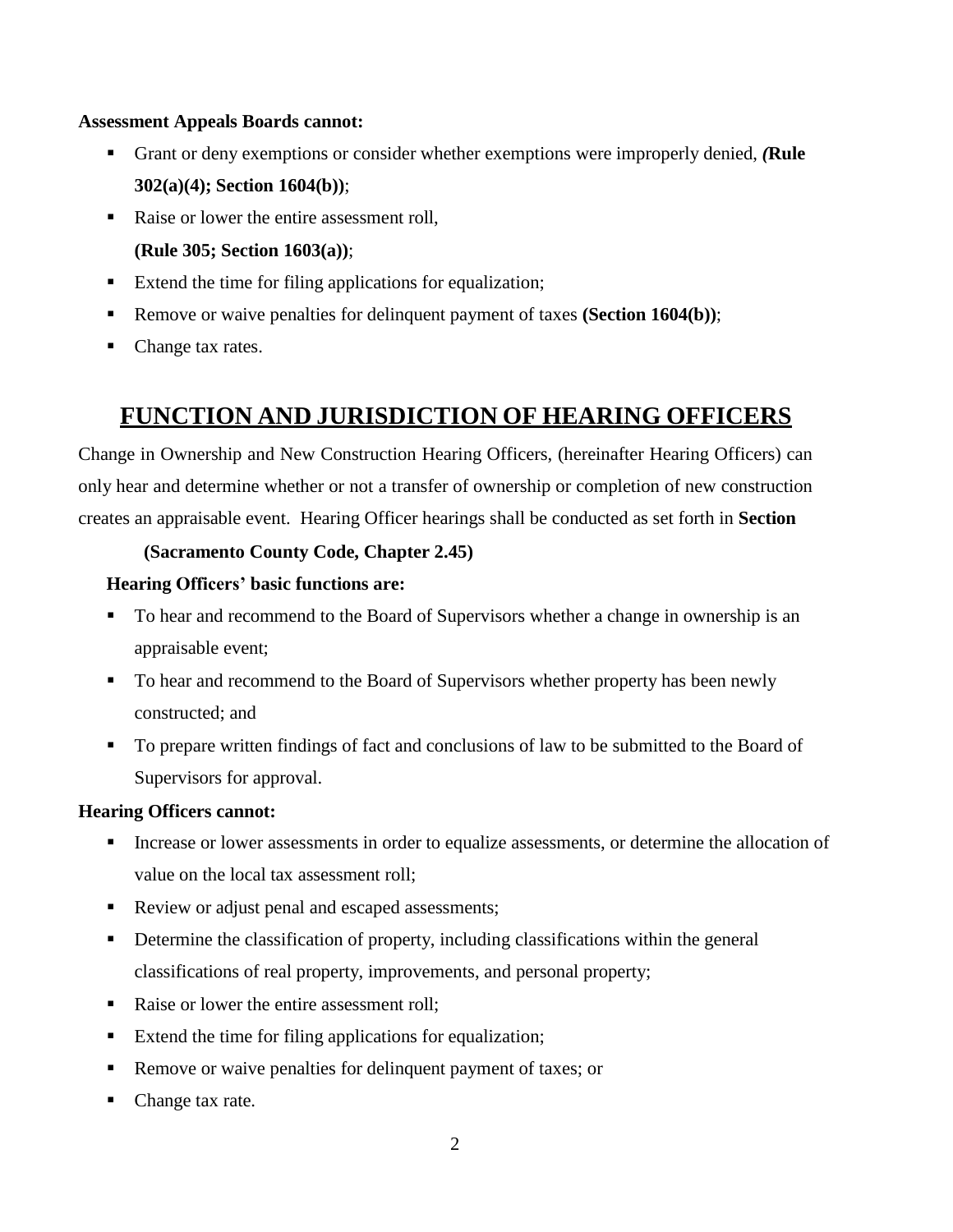The Clerk shall provide copies of the Hearing Officer's written findings of fact to the applicant and Assessor and notify them not less than 14 days of the date to be placed on the agenda for approval or denial by the Board of Supervisors. The Clerk shall also give notice that either party may present written arguments to the Board not later than the second working day prior to the date of the meeting and that no oral argument will be entertained.

## **RULE MAKING AUTHORITY**

These Local Rules are adopted pursuant to the California Constitution, the California Revenue and Taxation Code and Property Taxes Rules of the California State Board of Equalization.

## **LOCAL RULE 1**

## **DEFINITIONS**

For purposes of these Local Rules, the following words shall have the meanings as set forth below:

#### **Appeal or Application:**

A completed "Assessment Appeal Application" filed with the Clerk of the Assessment Appeals Board. "Completed" means that all necessary information has been provided on the application, and the application has been signed by the applicant and his/her authorized agent.

#### **APN or Parcel Number:**

The Assessor's Parcel Number assigned to specifically identify each parcel in the County.

#### **Applicant:**

A party affected who files an application for a reduction in assessment pursuant to Local Rule

7 of these Local Rules.

#### **Assessee:**

The person or entity to whom the Assessor enrolls an ad valorem assessment.

#### **Assessed Value:**

The property value established by the County Assessor using one or more appraisal techniques and/or methods. **(Rule 3)**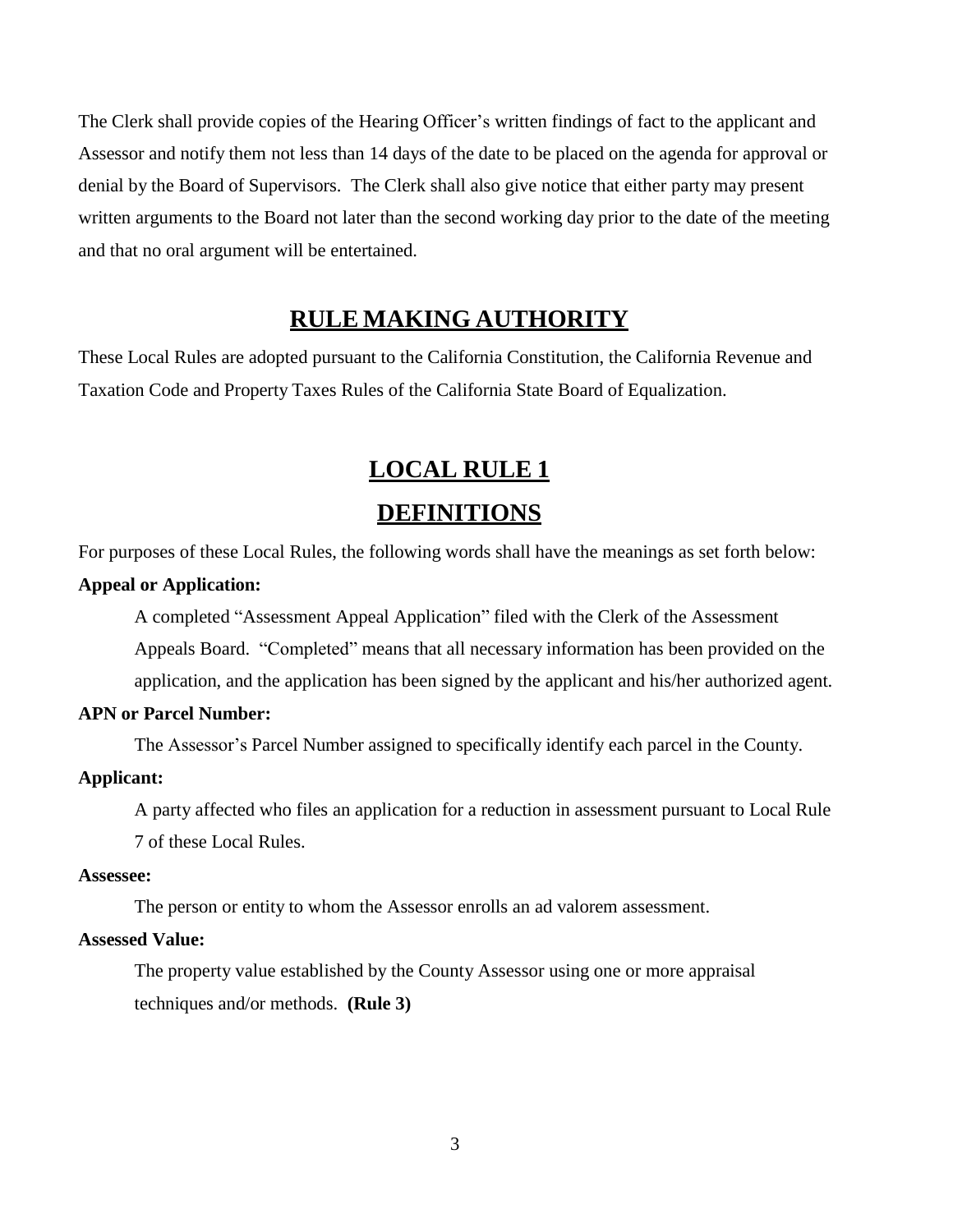#### **Assessor:**

The elected Assessor of Sacramento County.

#### **Auditor:**

The Director of Finance of Sacramento County.

#### **Authorized Agent:**

A California licensed attorney retained by the applicant for the appeal, a person with the applicant's express written authority to represent the applicant for the appeal, or a parent, child, spouse, or registered domestic partner of the applicant.

#### **Base Year:**

The 1975-76 assessment year, or any assessment year thereafter in which the subject real property or a portion thereof is newly constructed, purchased, or there is transfer of ownership.

#### **Base Year Value:**

The full cash value as of: (a) lien date, March 1, 1975, or properties with a 1975-76 base year, or (b) after the 1975 lien date, the date real property is newly constructed or changes ownership. The Base Year Value may or may not be equal to the purchase price.

#### **Board:**

Any of the Assessment Appeals Board panels of Sacramento County. An Assessment Appeals Board Panel consists of a Chairperson and two other Board Members appointed by the Board of Supervisors.

#### **Chair:**

The Chair of the Assessment Appeals Board.

#### **Clerk:**

The Clerk of the Assessment Appeals Board.

#### **Code:**

The California Revenue and Taxation Code.

#### **Continuance:**

The continuation of a hearing after the taking of evidence in any proceeding by the Appeals Board or Hearing Officer. The same Appeals Board or Hearing Officer must hear said continued matters.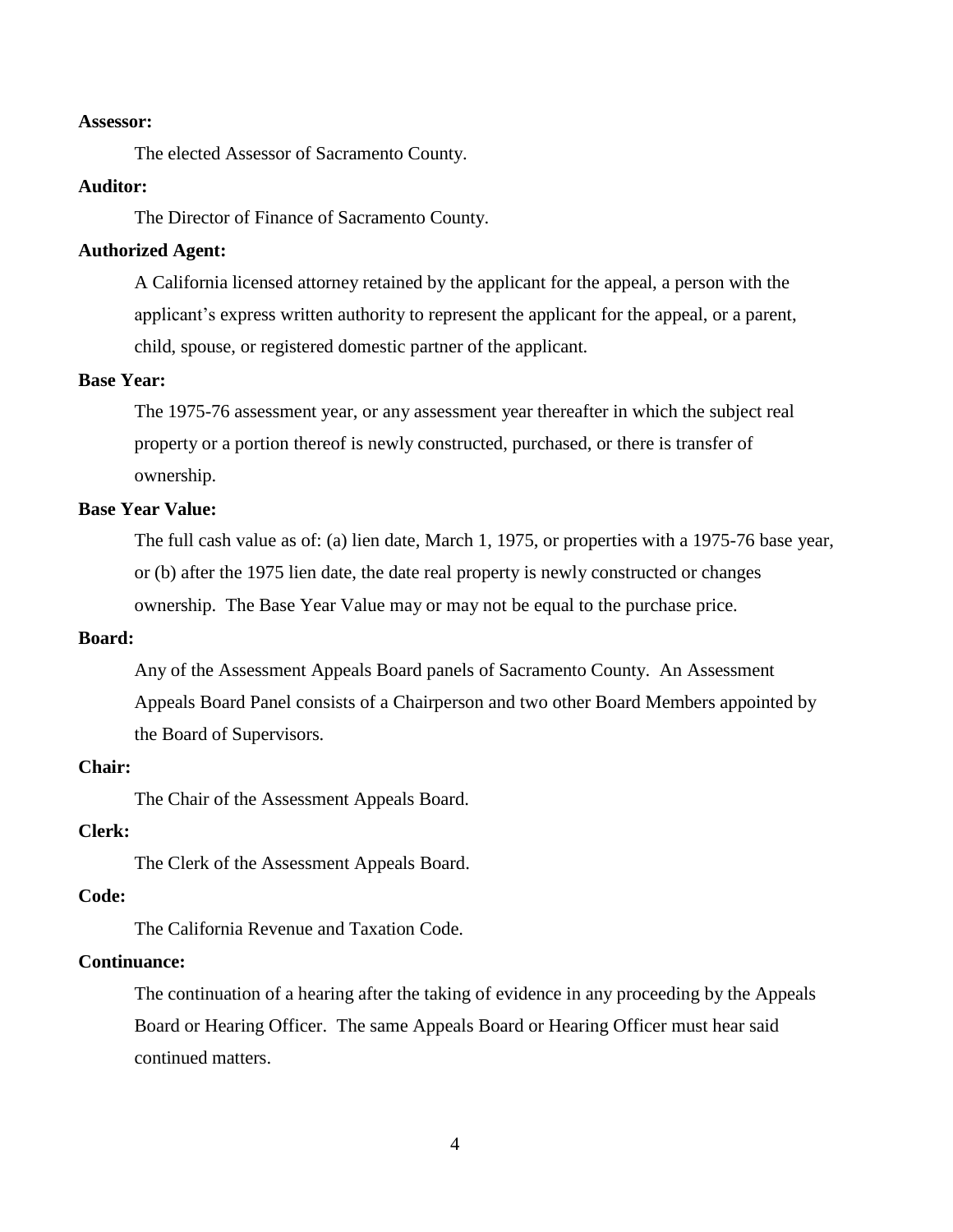#### **County:**

The County of Sacramento.

#### **Decline in Value:**

When the current full cash value of real property as of the lien date (January 1,

12:01 a.m., of the current year) falls below the factored base year value. This is also referred to as a Proposition 8 reduction.

#### **Equalization:**

The determination by the Assessment Appeals Board of the correct full value for the property as of a specific valuation date.

#### **Escape Assessment:**

A retroactive assessment intended to rectify an omission or error that caused taxable property to be under-assessed.

#### **Full Cash Value or Fair Market Value:**

The amount of cash or its equivalent that property would bring if exposed for sale in the open market by a knowledgeable buyer and seller and as further provided by **Sections 110 and**

**110.1, Property Tax Rules 2 through 10**, and the reported decision of the Courts of California.

#### **Hearing Officer:**

A person who is appointed pursuant to **Sacramento County Code Chapter 2.45** to conduct hearings as to whether or not a particular property has been subject to a change in ownership or has been newly constructed, and to make recommendations in this regard to the Board of Supervisors.

#### **Inflation Factor:**

A rate determined by the applicable cost of living index (not to exceed 2% annually) which is used to increase the value of property as of each annual lien date, beginning the first year after the applicable base year is established.

#### **Lien Date:**

At 12:01 a.m., January 1, of 1997 and 12:01 a.m. on January 1, of each year thereafter. Prior to January 1, 1997, the lien date was March 1 of each year.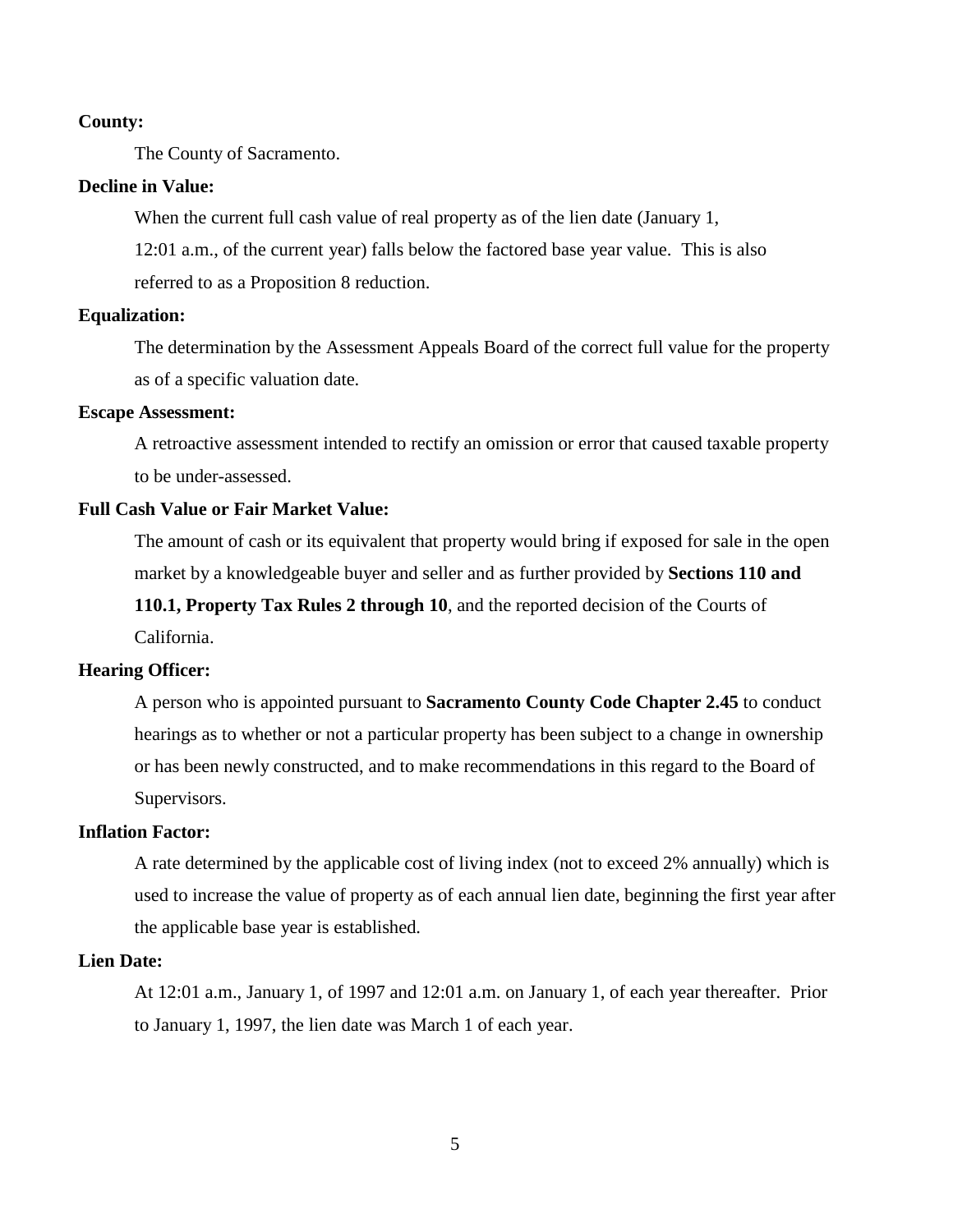#### **Local Roll:**

The list of all property within the County that is assessed by the Assessor and available for inspection at the Assessor's public counter, or secured property values may be viewed online by using the Parcel Viewer at [www.assessor.saccounty.net.](http://www.assessor.saccounty.net/)

#### **Party:**

The Assessor and person or entity that has standing to file an appeal and files an appeal.

#### **Person Affected:**

Any person or entity having a direct economic interest in the payment of property taxes on the property for the valuation date that is the subject of an application before the Assessment Appeals Board, including the property owner, a lessee required by the property lease to pay the property taxes, and a property owner who acquires an ownership interest after the lien date if the new owner is also responsible for payment of property taxes for the lien date that is the subject of the application.

#### **Postponement or Rescheduled:**

The change of a hearing date to a later date, prior to the submission of any evidence to the Assessment Appeals Board or Hearing Officer. The Clerk may postpone hearing dates according to his or her discretion or upon the request of one or more of the parties.

#### **Property Tax Rules:**

Regulations promulgated by the State Board of Equalization relating to ad valorem assessments.

#### **Rules of Procedure:**

The state regulations and local rules establishing the procedures applicable to the Sacramento County Assessment Appeals Boards and Hearing Officers.

#### **Supplemental Assessment:**

An assessment to establish changes in value due to changes in ownership or new construction, which occurred after the local roll, was compiled.

#### **Taxable Value:**

The lesser of (a) the base-year value plus the annual inflation factor; or (b) the full cash value as of the current year's lien date.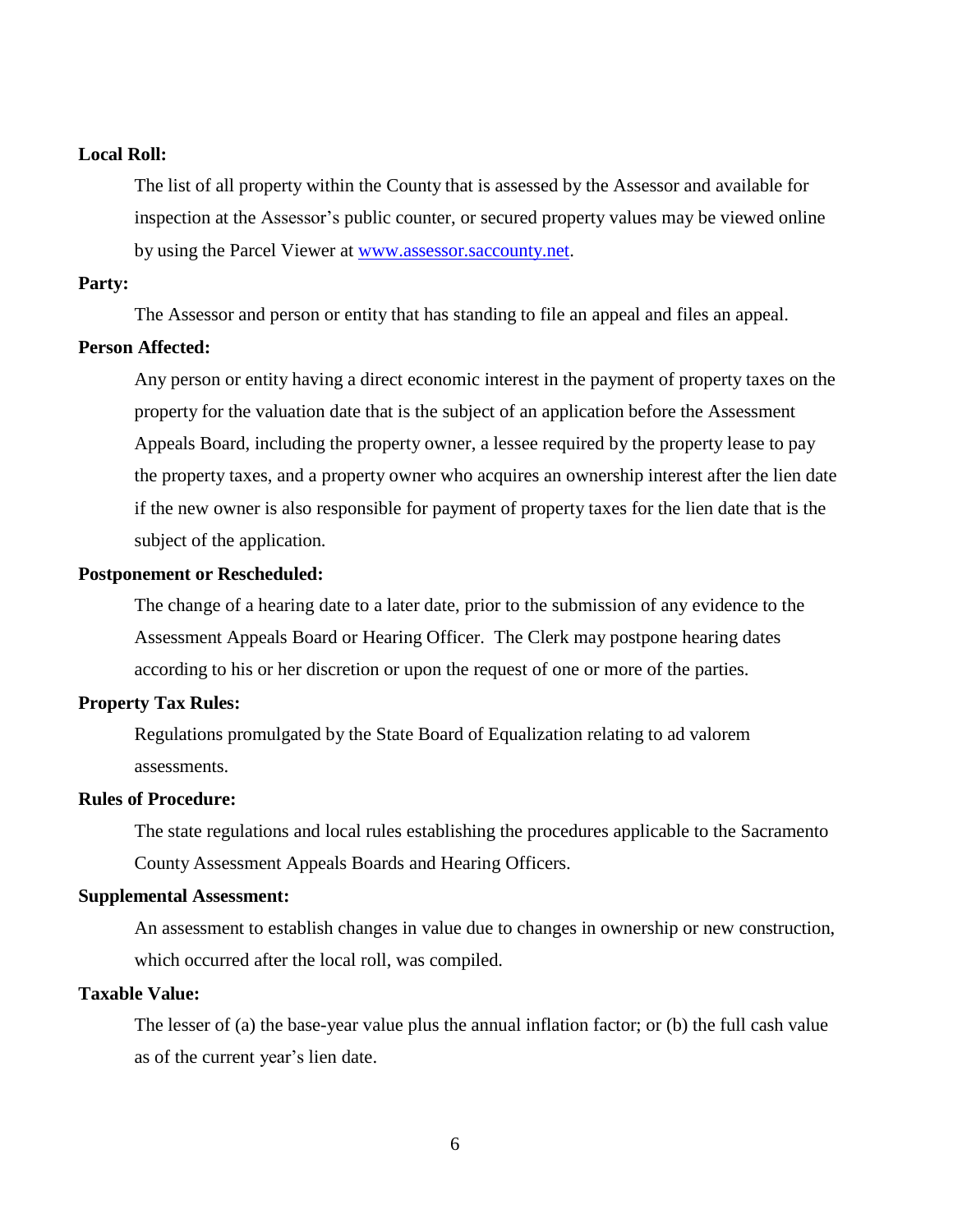# **LOCAL RULE 2 ASSESSMENT APPEALS BOARD TRAINING**

To ensure that members of the Assessment Appeals Board are knowledgeable of the statutes, rules, policies and administrative procedures within their jurisdiction, all members are required to complete a training course prescribed by State Board of Equalization.

#### **(Section 1624.01)**

Every person newly appointed as an Assessment Appeals Board member shall successfully complete training conducted by the State Board of Equalization prior to the commencement of his or her term on the Board or as soon as is reasonably possible within one (1) year thereafter. A member who does not complete this mandated training as stated above shall complete the training within 60 days of the date of the notice by the Clerk of the Board advising the member that his/her failure to complete the training constitutes resignation by operation of law. If the member fails to comply within the 60-day period, the member shall be deemed to have resigned his/her position on the Board. A Board member may continue to retain his or her position on the Board in order to complete all appeal hearings to which the member is assigned and which commenced prior to the date of resignation. **(Section 1624.01)**

## **LOCAL RULE 3**

## **AUTHORIZATION AND DIRECTION TO CLERK**

The Clerk is authorized and directed to take all actions and to do all things consistent with the effective implementation of these Local Rules and of the law relating to Assessment Appeals. The Clerk shall annually make available at various locations, including County and/or City libraries, all required or beneficial assessment appeals forms, brochures, pamphlets and other related information. The Clerk shall also annually review all assessment appeals related information and make such modifications as may be necessary to ensure all information is current and accurate and approved by the State Board of Equalization when required.

The Clerk shall accept all assessment appeal applications and review them for completeness and timeliness. The Clerk shall transmit a copy of each application to the Assessor as soon as is administratively practicable, allowing reasonable time for the Assessor to review each assessment.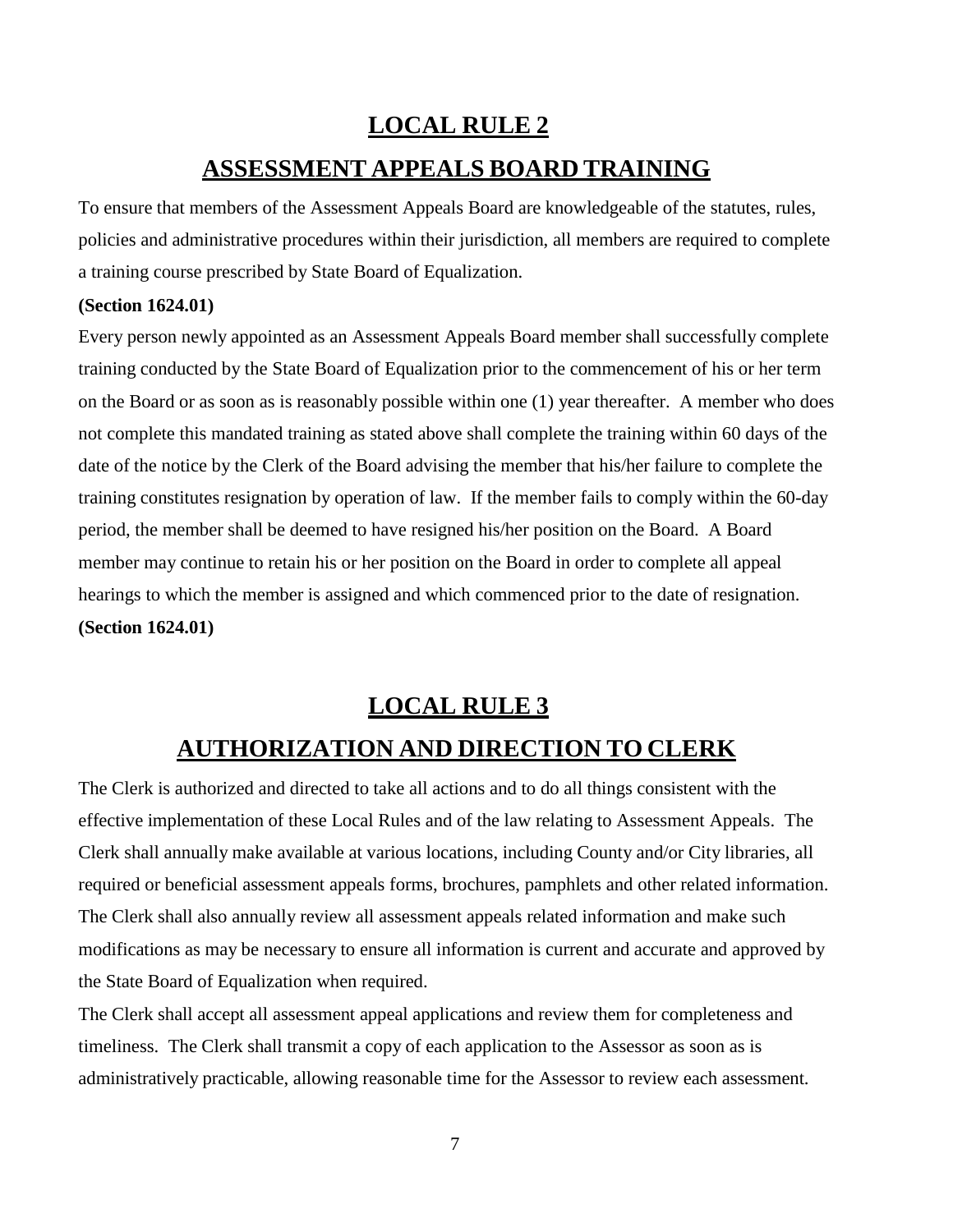Pursuant to Local Rule 9 the Clerk shall provide written notice to the Assessor and applicant or applicant's agent of the time and place for the hearing.

Each party shall be granted one postponement as a matter of right **(Rule 323)** when requested in writing not less than 21 days prior to the hearing date. At the clerk's discretion, additional postponements of a hearing date may be granted when requested for cause or when agreed to by both parties as set forth in Local Rule 10.

# **LOCAL RULE 4 SELECTION OF BOARD CHAIR**

Each Board Panel shall select one of its members to act as the Chair to preside over all hearings. This function may be rotated among Board members. The Chair shall exercise such control over the hearings as is reasonable and necessary. The Chair shall make all rulings regarding the admission or exclusion of evidence.**(Rule 310)** The Chair may consult with the Board's Counsel in performing this function.

## **LOCAL RULE 5**

## **QUORUM AND VOTE REQUIRED**

No hearing before an Assessment Appeals Board Panel shall be held unless a quorum is present. A quorum consists of two Board members. The Assessment Appeals Board shall make no decision, determination, or order by less than a majority vote of all the members of the Board who have been in attendance throughout the hearing. In matters where a case has been held before less than a full board, the parties may stipulate that the absent members may read or otherwise become familiar with the record and participate in the vote. **(Rule 311)**

If either party so demands, a hearing must be held before a full three-member Board panel. In the event less than three members are present and the applicant demands a hearing before a full threemember board, the Board shall request that the applicant execute a **Section 1604(c)** waiver agreement, extending the two-year expiration date. If the applicant does not agree to execute the waiver agreement, the Board may deny the applicant's demand for a hearing before a full threemember Board and proceed with a two-member Board.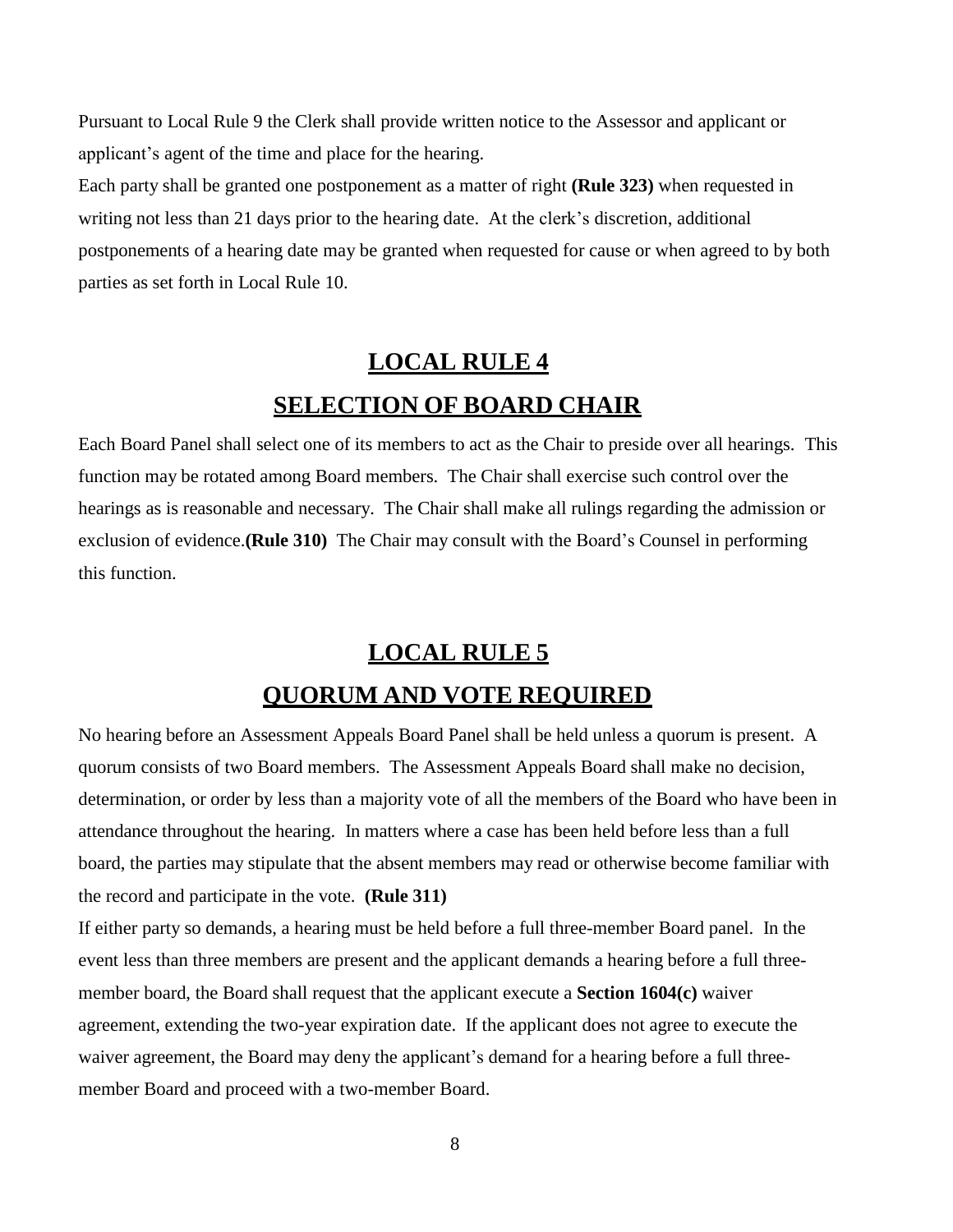# **LOCAL RULE 6 PROCEEDINGSRECORDED**

All Board and Hearing Officer proceedings shall be audio and/or video recorded. A copy of the recording shall be provided upon request and receipt of the required fee sufficient to cover its cost. The request for a copy of the recording must be made within 60 days of the Board or Hearing Officer's final/recommended decision in the appeal. **(Rule 312)** In addition to the audio and/or video recording, an applicant/applicant's agent may choose to have the hearing recorded by a stenographer at his/her own expense. A copy of such transcript must be provided to the Clerk without charge. When requested in writing not less than 10 days prior to the hearing date, the Clerk shall make arrangements for a stenographer to record the hearing, provided all associated fees are paid in advance by the requesting party.

# **LOCAL RULE 7 APPLICATION**

No change in assessment can be made unless an Assessment Appeal Application is filed with the Clerk according to the procedures described in this Local Rule. (**Rule 305 and Section 1603)**

#### **1. WHO MAY FILE**

An application may be filed by a property owner, by the owner's spouse, registered domestic partner, parent, child, or agent, or by any person having a direct economic interest in the payment of the property taxes. If the application is made by an agent, the authorization portion of the application must be fully completed and signed by the person affected unless the agent is an attorney licensed to practice in this State, or is a parent, child, spouse, or registered domestic partner of the applicant. If the applicant is a corporation, limited partnership, or limited liability company, an officer or authorized employee must sign the authorization. If a photocopy of the original authorization is attached to the application, the agent shall be prepared to submit an original signed authorization if requested by the Board.

#### **2. SIGNATURE AND VERIFICATION**

The application must be in writing, made on the application currently prescribed for Sacramento County by the California State Board of Equalization. The applicant/applicant's agent must sign

9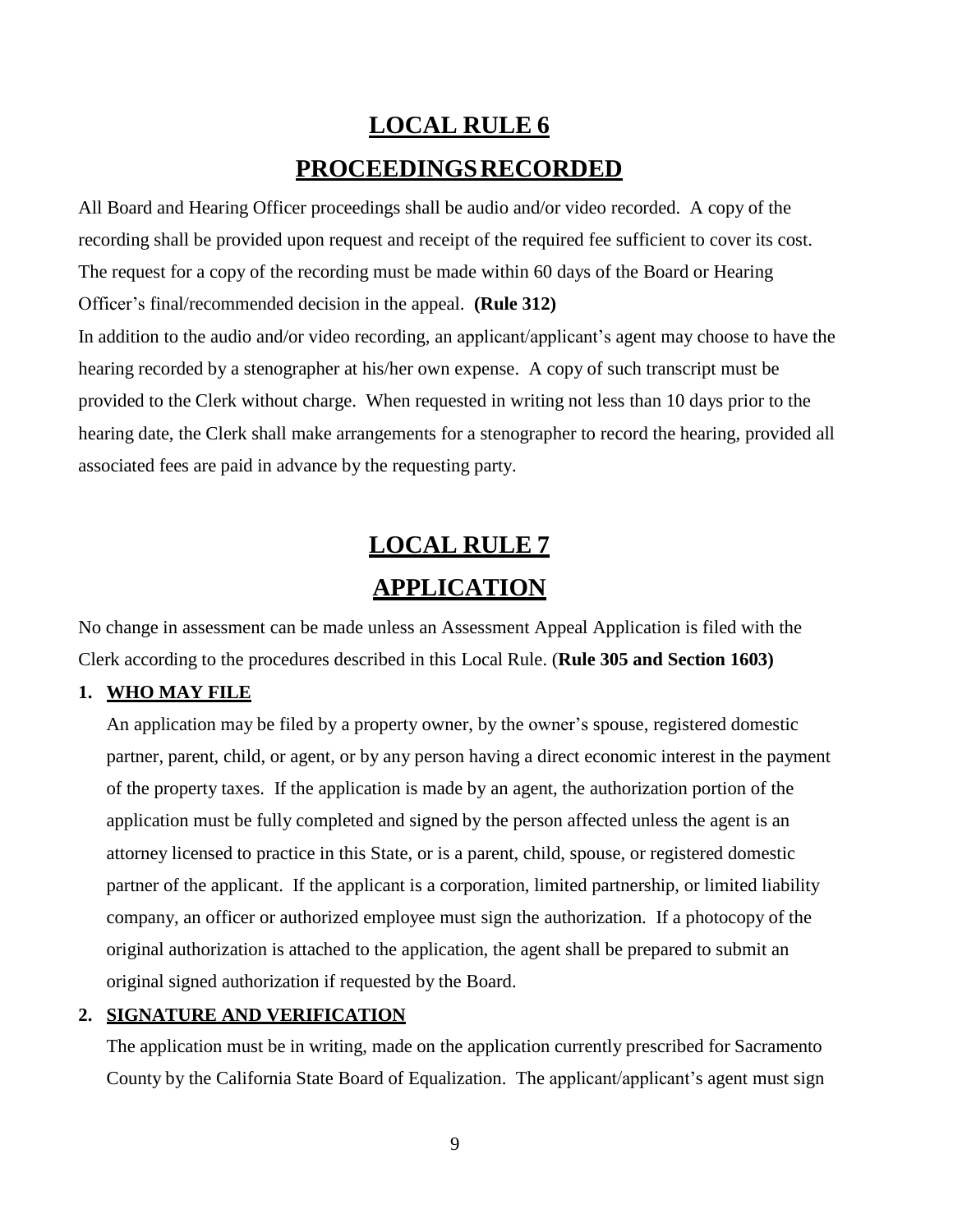the application with a declaration under penalty of perjury that the statements made in the application are true.

#### **3. WHERE FILED**

The application must be filed with the Clerk. Assessment Appeal Applications may **not** be filed by facsimile transmission or electronically. In the event the Clerk establishes online filing of assessment appeal applications, the signature requirements for the Assessment Appeal Applications will be accepted pursuant to established standards set forth by the California Secretary of State.

#### **4. FORMS AND CONTENT**

The application used to file assessment appeals is prescribed by State Board of Equalization. A separate application must be filed for each parcel except under the following circumstances:

- **a.** If two or more parcels form an economic unit, a single application may be filed for all such parcels for each tax year; or
- **b.** If two or more parcels are contiguous parcels under the same ownership, a single application may be filed for all such parcels for each tax year.

In all instances, a separate application must be filed for each tax year being appealed. Economic units for contiguous parcels under the same ownership, e.g. shopping centers, subdivisions, etc. may be filed on a special multi-parcel form obtainable from the Clerk. Any required attachments (such as assessment notices or tax bills) must be included with the application. An application should not include both property on the secured roll and property on the unsecured roll. **(Rule 305(c)(3))** Separate applications should be filed for property on the secured roll and unsecured roll.

To be valid, completed applications must include all the following applicant-provided information:

- **a.** Name and mailing address of the applicant (may not be the agent's address);
- **b.** Name and mailing address of the applicant's agent, if any;
- **c.** A description of the assessed property sufficient to identify it on the local roll. The 14 digit Assessor's Parcel Number (APN) for secured property or the 18-digit APN for unsecured property, which appears on all correspondence mailed by the Assessor.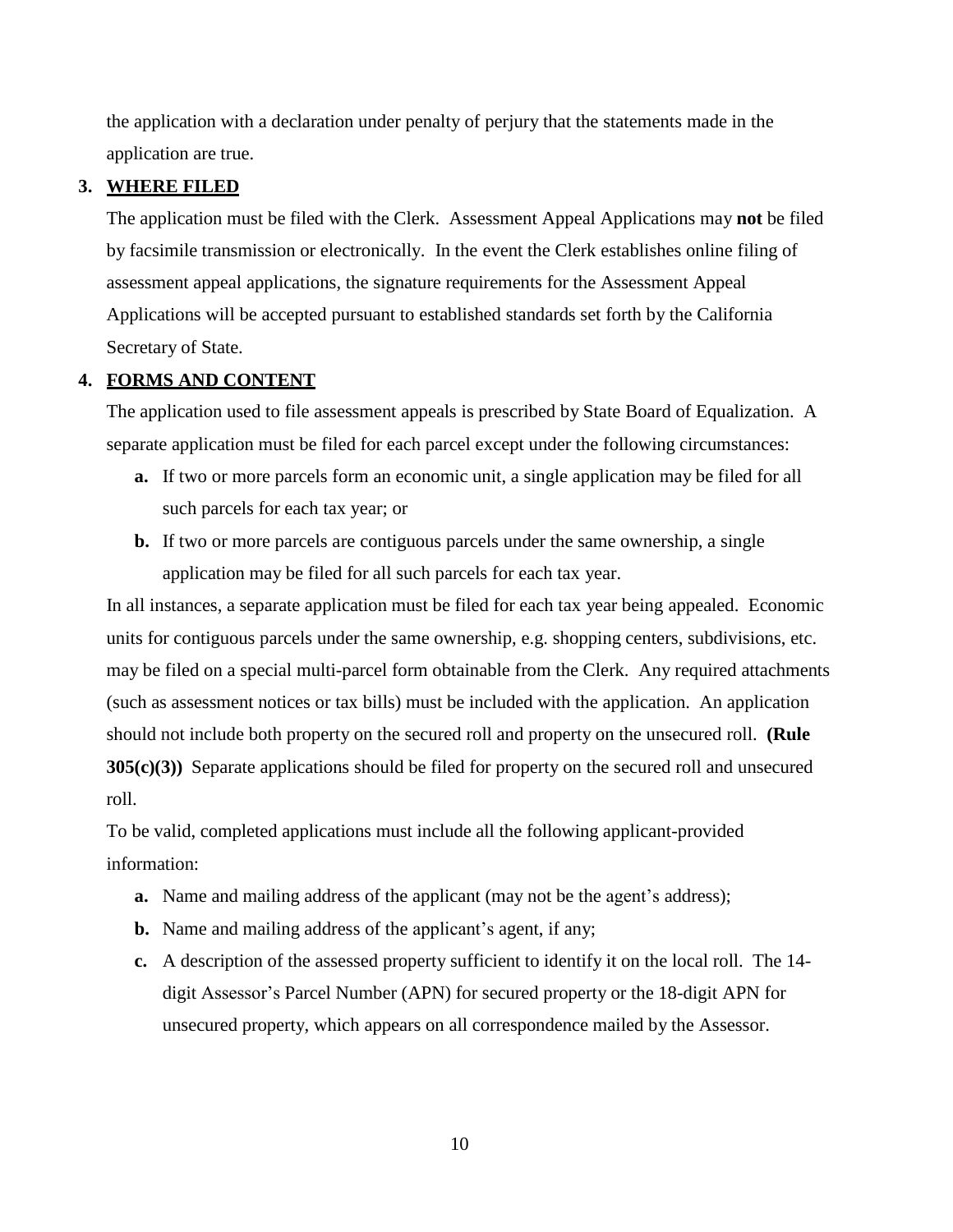- **d.** The applicant's opinion of the full value of the property on the valuation or lien date of the year being appealed. If filing an application with multiple facts/issues of value, separate opinions of value must be provided as part of the application;
- **e.** The type of assessment being appealed;
- **f.** The facts relied upon to support the claim that the Board should order a change in the assessed value of the property.
- **g.** The original signature of the applicant or his or her representative.
- **h.** The applicant's signed agent authorization, if filed by an agent who is other than an attorney, spouse, registered domestic partner, child, or parent.

Applications that do not include all the above information are invalid due to incompleteness and cannot be acted upon by the Board.

#### **5. DUPLICATE APPLICATIONS**

In the event a duplicate Assessment Appeal Application is filed with the Clerk's Office, the Clerk may accept only the first application filed by or on behalf of the taxpayer, and may reject any duplicate application that seeks the same relief with respect to the same property for the same year in issue, as required by **Section 1603.5**.

#### **6. INCOMPLETE STATUS**

The Clerk shall promptly notify each applicant or applicant's agent (if applicable) of the missing information that results in an application's incomplete status and invalidity. The Clerk's notice shall contain an explanation of the deficiency, a request for the missing information to correct the deficiency, and a warning that unless the missing information is provided within 30 days from the date of the notice, unless the Clerk extends this time in writing for good cause, the application will be considered invalid and shall not be accepted by the Clerk. Disputes concerning the validity of an application shall be resolved by the Board.

#### **7. TIME FOR FILING**

To be considered valid, an Assessment Appeal Application must be filed with the Clerk during the appropriate filing period.

**a. Regular Filing Period** – For properties assessed both on the Unsecured and the Secured Tax Rolls, the filing period for regular assessments is from July 2 to November 30, inclusive.

11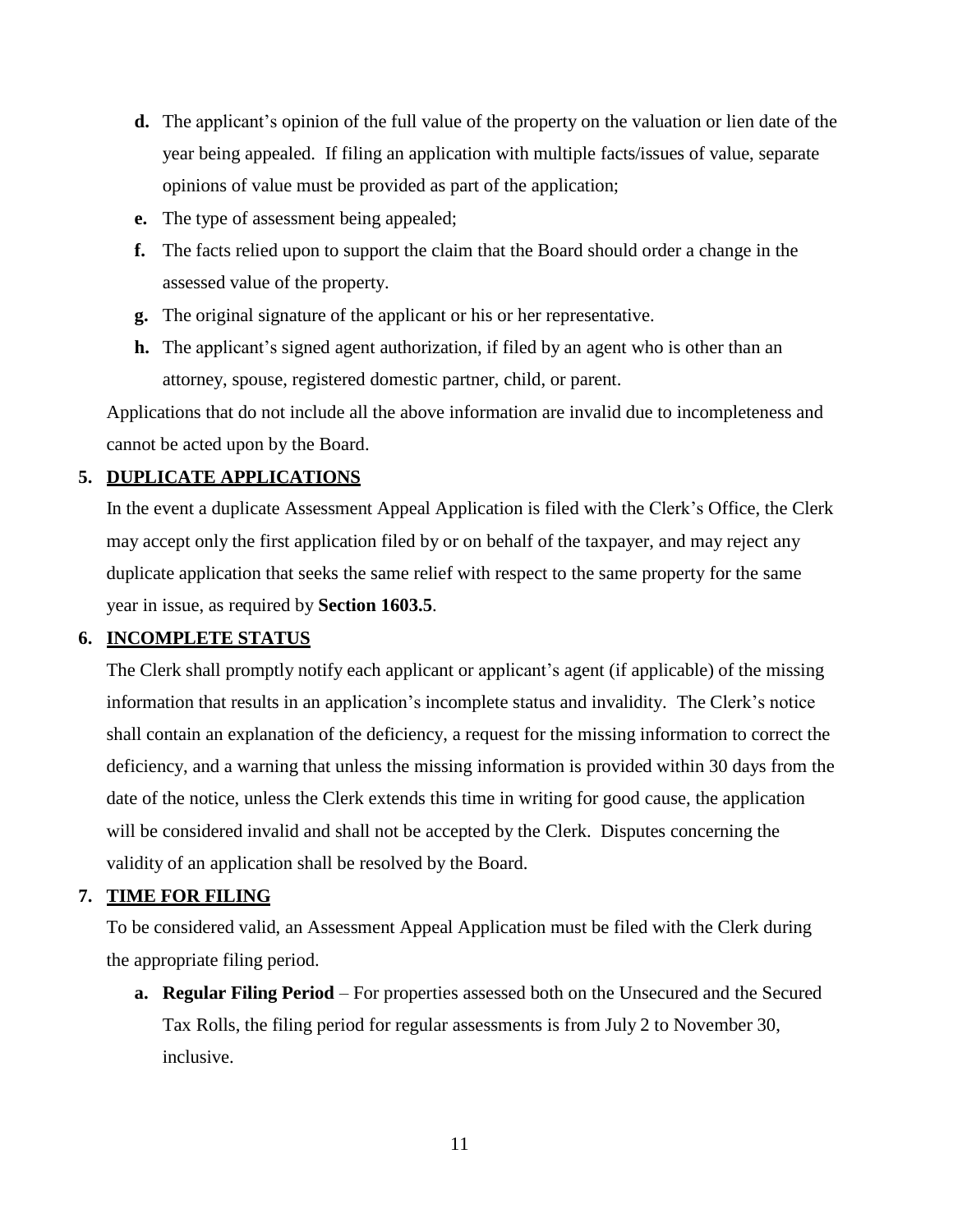- **b. Assessments Made Outside the Regular Assessment Period** Supplemental assessments, roll corrections, escaped assessments, calamities or misfortune assessments are made outside the regular assessment period and must be filed with the Clerk as follows:
	- i. **Supplemental Assessment Appeals** A change in ownership or completion of new construction will create a new assessment based upon the date of the event. An appeal of a supplemental assessment must be filed with the Clerk within 60 days of the date of the supplemental notice or tax bill, whichever is later. (Resolution No. 90-1486)
	- ii. **Escape Assessment Appeals** A retroactive assessment to rectify an omission or error that caused taxable property to escape assessment or be under-assessed. Escape assessments may result from a business audit. Such assessments must be appealed no later than 60 days from the date of the notice of escape assessment or tax bill, whichever is later. (Note: A "Notice of Proposed Escape Assessment" is not an assessment and may not be appealed.)
	- iii. **Calamity or Misfortune Appeals** An Application for change of an assessment made because the property was damaged by misfortune or calamity must be filed no later than 6 (six) months after the date on which the Assessor mailed notice of reassessment to the assessee. (Revenue & Taxation Code, Chapter 2.5, Section 170(c))
- **c. Section 469 Audits Not Resulting in Escape Assessments** Where an application is filed challenging a **Section 469** audit that results in no escape assessment, the application must be filed within 60 days of the audit result notice from the Assessor or the issuance of the tax refund, whichever is later. **(Resolution No. 2000-1187)**

Except as provided in **Sections 1603 and 1605** of the Revenue and Taxation Code, the Board has no jurisdiction to hear an application unless filed within the time periods specified above.

#### **8. DETERMINATION OF TIMELINESS**

The Clerk shall determine if an application is timely filed as follows:

**a.** An application filed by personal delivery must be received at the Clerk's office no later than 5:00 p.m. of the last day of the filing period.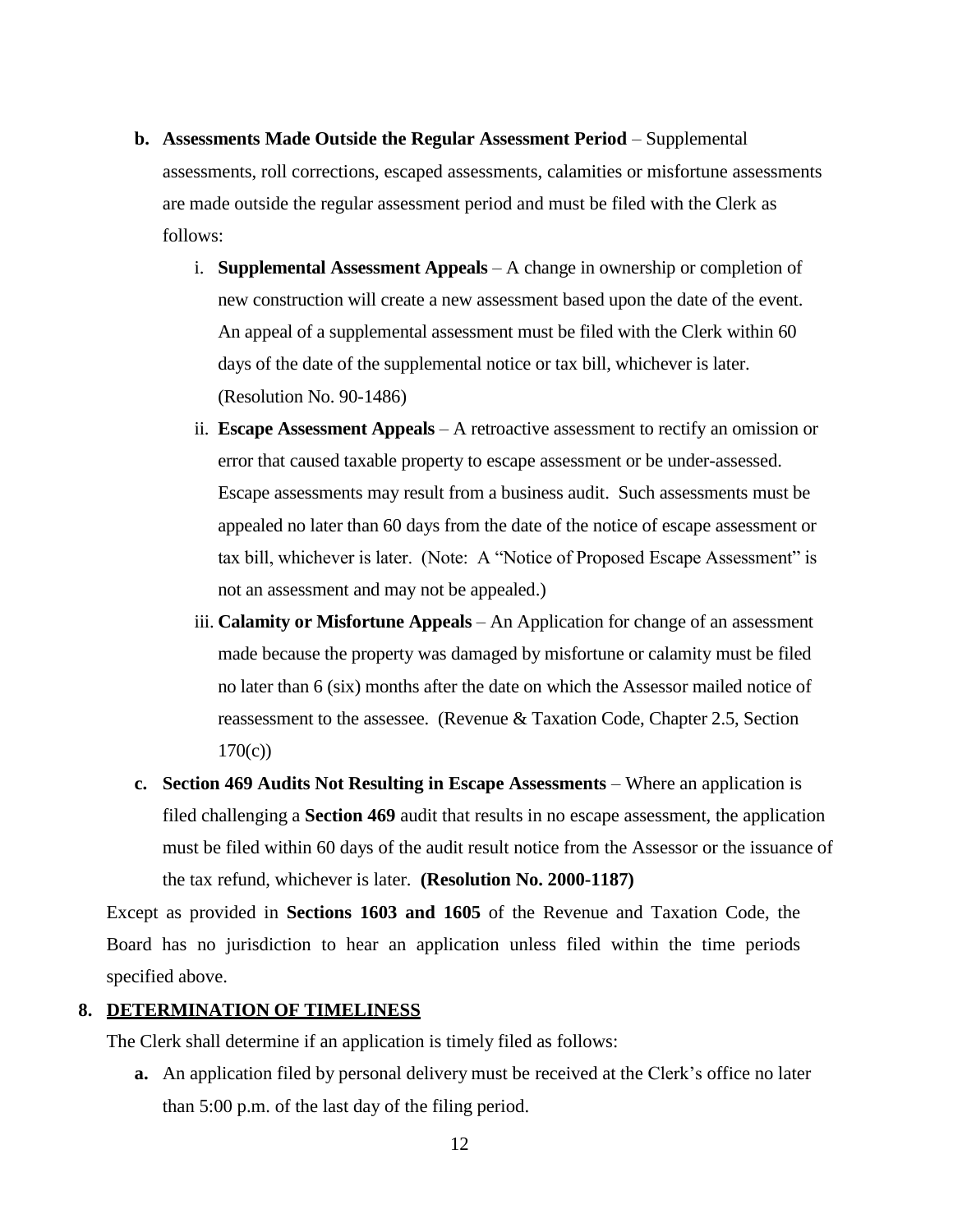**b.** An application filed by mail that has the postage prepaid, is properly addressed and bears a U. S. postmark date no later than the last day of the filing period shall be deemed to be filed timely. If the postmark date is later than the last day of the filing period, the Clerk may nevertheless find that the application was filed timely if satisfactory proof, such as a Post Office certificate of mailing, is presented to show that the application was mailed within the filing period.

If time does not permit an applicant or the applicant's agent to obtain an application and submit it before the final filing date, a letter stating the intent to file an appeal of the assessment will be accepted if postmarked no later than the last day of the filing periods stated in this Local Rule. The letter must include all Assessors' parcels being appealed. Alternatively, such letter may be sent by facsimile received by 5:00 p.m. on or before the last day of the applicable filing period.

- **a.** An application or letter filed by mail that bears both a private business postage meter postmark date and a U.S. postmark date shall be deemed to have been filed as of the date of the U.S. postmark.
- **b.** If a filing deadline falls on Saturday, Sunday, or a legal holiday, an application that is personally delivered or mailed and postmarked on the next business day shall be deemed to have been timely filed. If on the dates specified in this paragraph the County offices are closed for business prior to 5:00 p.m. or for that entire day, that day shall be considered a legal holiday for purposes of this paragraph.

An application will be deemed timely filed if proof satisfactory to the Board establishes that the mailing occurred on the last day of the filing period or within such period. Proofs of mailing certifications are acceptable to the Board. Any statement or affidavit made by an applicant asserting such a timely filing must be made within one year of the last day of the filing period.

#### **9. UNTIMELY FILED APPLICATIONS**

When any application is received by mail or personal delivery on a date that is after that application's applicable filing deadline, the Clerk shall promptly notify the applicant or agent of the untimely filing status. The Clerk's notice shall contain an explanation of the untimely filing, a request for evidence of timely filing if any is available, and a warning that unless evidence is presented to demonstrate the timely filing of the application within 30 days from the date of the notice, the application will be presented to the Assessment Appeals Board for denial. If, within 30 days from the notice of the Clerk, the Applicant presents evidence to the Clerk relating to the timeliness of the application or requests a jurisdictional hearing, the Clerk shall

13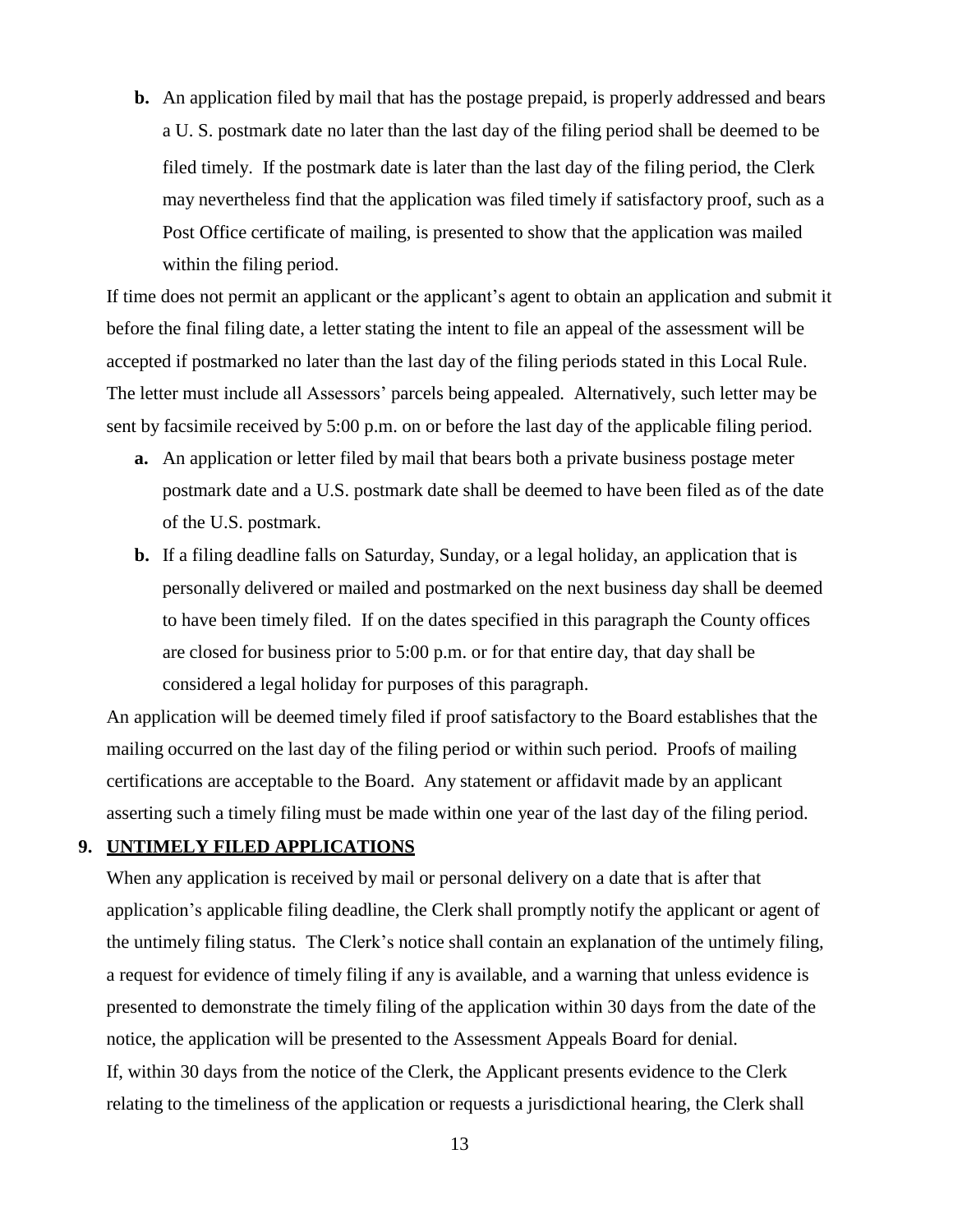schedule a jurisdictional hearing on the timeliness of the application and will provide the Applicant and the Assessor with notice of the date and time for the jurisdictional hearing. If the Board determines that the evidence presented at the jurisdictional hearing demonstrates that the application was filed within the appropriate time requirements, the Board will declare the application timely filed and the application will be scheduled for a hearing on the merits of the appeal at a future date. If the Board determines that the application was not filed within the appropriate time requirements, the Board will deny the application for lack of jurisdiction to hear the application on the merits and the case will be closed.

#### **10. ESCAPE – AUDIT FILINGS**

If the result of an audit discloses property subject to an escape assessment and the applicant wants to contest not only the escape assessment of the personal property but the original assessment of the real property pursuant to **Section 469**, provided the original assessment has not been previously adjudicated by an Assessment Appeals Board, the following filing procedures are required:

- **a.** If properties are assessed separately, secured and unsecured, a separate application should be filed for each property, respectively.
- **b.** If personal property, fixtures, land and improvements are jointly assessed on the secured roll, separate applications should be filed as follows: One application for fixtures and personal property and another application for land and improvements. These separate applications will allow the land and improvement assessments to be resolved notwithstanding that a 4-year audit may still be pending for the personal property and fixture assessments.

## **11. PERSONAL PROPERTY/FIXTURES & PREVIOUSLY ADJUDICATED ASSESSMENTS**

The Assessment Appeals Board shall implement appropriate procedures to insure that all issues of an application are completely and totally considered and deliberated upon, including every item, category, class of property or portion thereafter, during the hearing for the determination of value and that previously adjudicated property can be properly identified. This shall include all stipulations agreed upon by both the Assessor and the applicant/applicant's agent. In the event it is the desire of the Assessor or the applicant/applicant's agent to exclude from consideration the value of any item, category, or class of property, or any portion thereof, under consideration by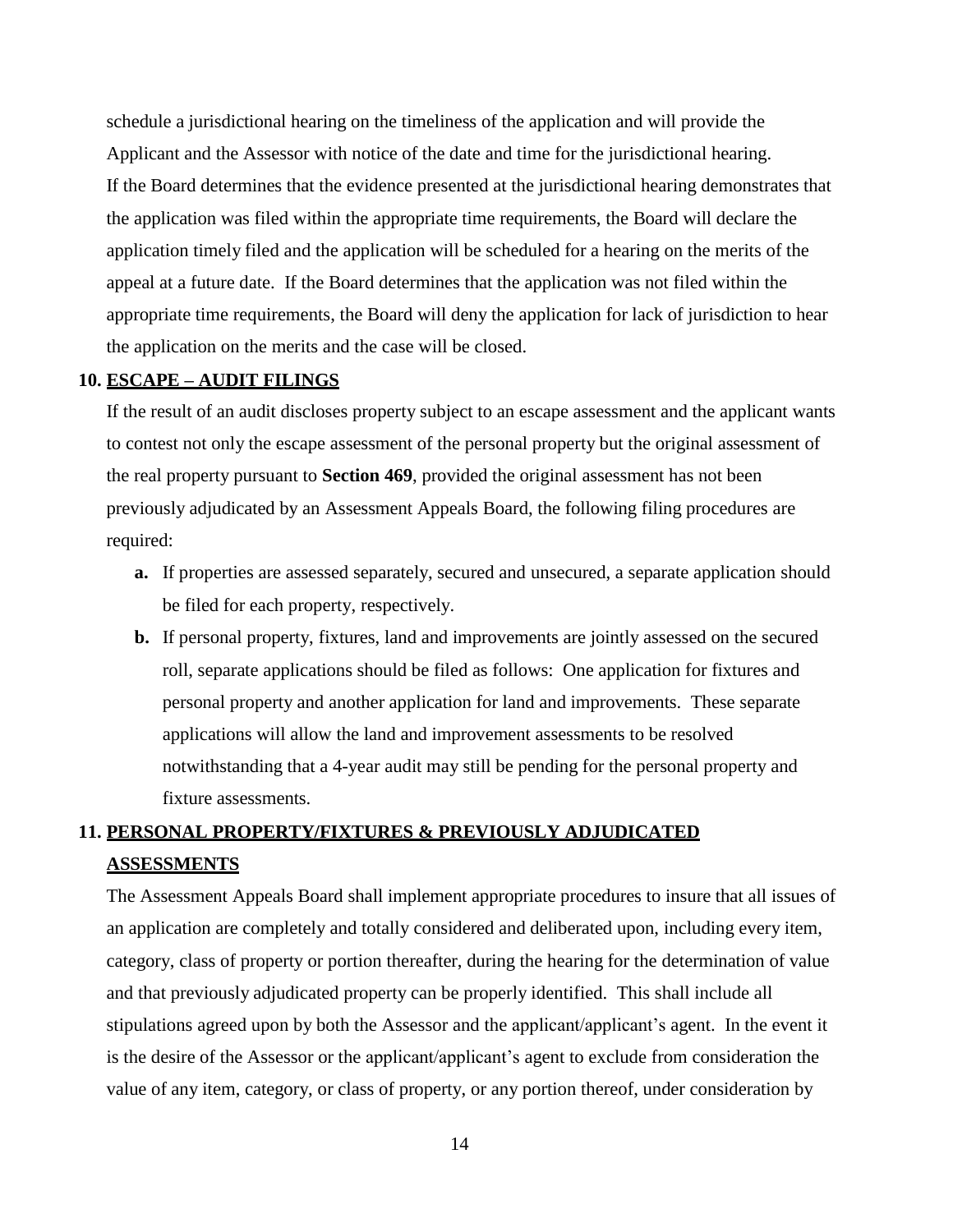the Board, it shall be the responsibility of the Assessor or the applicant/applicant's agent to clearly and expressly identify in writing or on the hearing audio record exactly what is not to be considered by the Board and what specifically is to be excluded from the Board's final determination of value. An item, category, or class of property, or portion thereof, shall be deemed to have been the subject of a hearing or of a stipulated agreement only to the extent the board's decision or the stipulated agreement specifically identify the value of such an item, category, or class, or portion thereof, as having been contested and resolved at hearing or as having been agreed to by the parties in stipulation. Such uncontested items, categories or classes of property, or any portion thereof, shall be accepted as enrolled. **(Rule 305.3)**

# **LOCAL RULE 8 AMENDMENTS AND CORRECTIONS**

An applicant/applicant's agent may amend or correct an application in accordance with this Local Rule. **(Rule 305(e))** After the filing period has expired, it is within the Board's discretion to allow or disallow any amendments.

#### **1. BEFORE THE FILING PERIOD HAS EXPIRED**

An applicant/applicant's agent may amend an application without limitation at any time until 5:00 p.m. on the last day upon which the application can be timely filed. **(Rule 305(e)(1))**

#### **2. AFTER THE FILING PERIOD HAS EXPIRED:**

- **a.** An invalid application may be corrected in accordance with Local Rule 7. Additionally, the Clerk shall allow a reasonable period of time in which to correct inaccuracies and to provide missing information. **(Rule 305(c)(4)).**
- **b.** The applicant/applicant's agent may amend an application provided that the effect of the amendment is not to request relief additional to or different in nature from that requested in the original application.
- **c.** Upon request of the applicant/applicant's agent, the Board, in its discretion, may allow the applicant to make amendments to the application to allow an applicant/applicant's agent to state additional relevant facts.
- **d.** The request may be made in writing and filed with the Clerk prior to any scheduled hearing, or may be made orally at the hearing. If the request is made in writing prior to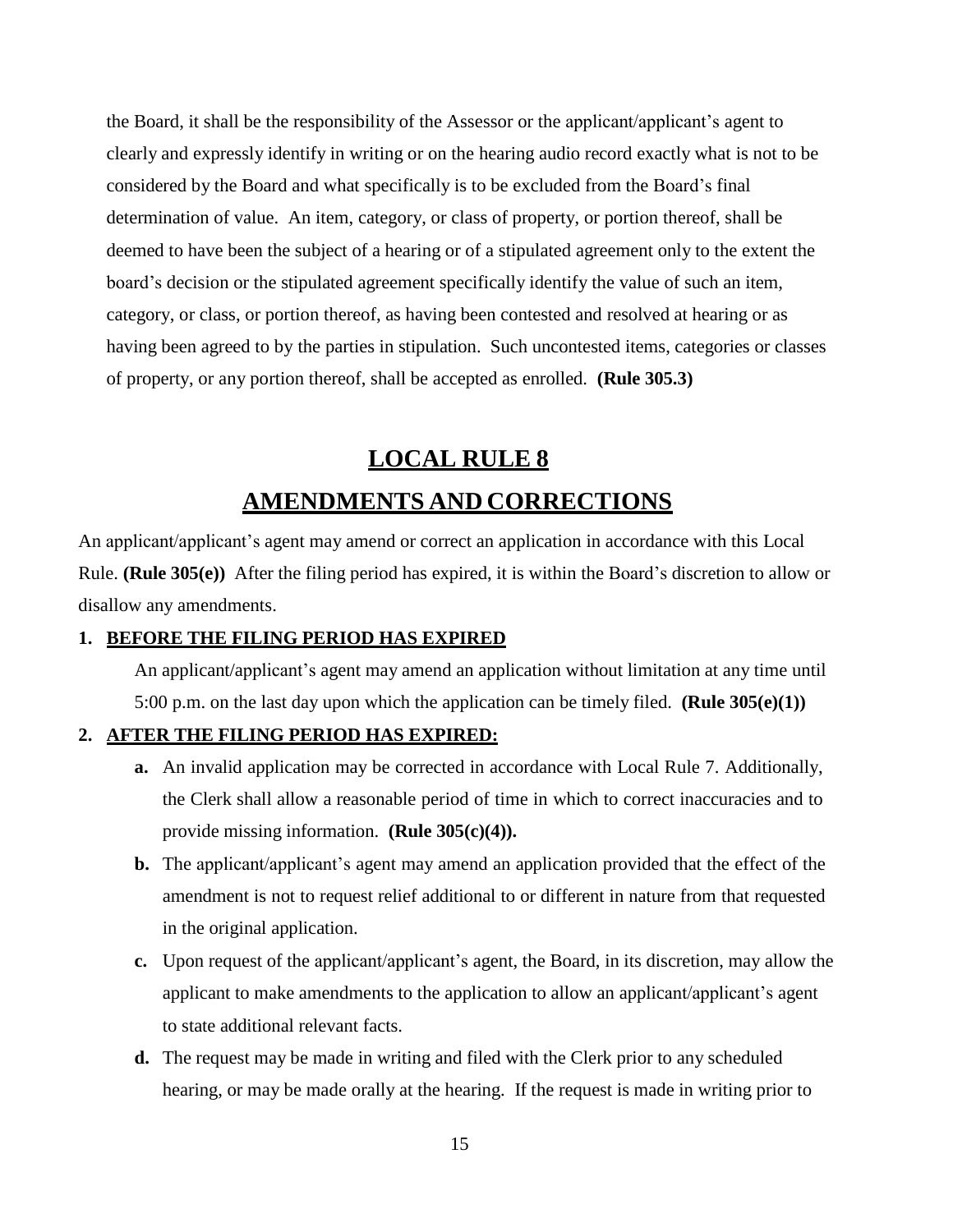the hearing, the Applicant shall provide the Assessor with a copy of the request at the time it is filed with the Clerk. The applicant/applicant's agent shall state the reasons for the request. The Clerk's copy shall include a proof of mailing showing the written request has been submitted to the Assessor.

**e.** As a condition of granting a request to amend an application, the Assessment Appeals Board may require the applicant to sign a written agreement extending the two-year limitations period, provided in **Section 1604**.

If a request to amend is granted, upon the request of the Assessor the hearing on the matter shall be continued by the Board for no less than 45 days, unless the parties mutually agree to a different period of time.

#### **3. AT THE HEARING**

- **a.** An applicant/applicant's agent shall be permitted to present testimony and other evidence at the hearing to support a full value that may be different from the opinion of value stated on the application. However, the presentation of such testimony or other evidence shall not be considered a request to amend or an amendment to the application.
- **b.** An applicant may revise the opinion of value stated in his or her application. Such revision shall not be considered an amendment to the application. **(Rule 305(e)(3)).**

# **LOCAL RULE 9 NOTICES**

All notices required or permitted by these Local Rules shall be in writing. At the option of the Clerk, required notices may be electronically transmitted, if so requested in writing by the taxpayer or the Assessor, to an electronic address designated by the requesting party.

#### **(Section 1605.6)**

#### **1. NOTICE OF HEARING**

Upon receipt of a timely filed application, the Clerk shall set the matter for hearing and notify the Assessor and the applicant/applicant's agent in writing, to the address shown on the application, as soon as possible. The notice will give the time, date and place of the hearing and contain information as required in **Section 1605.6**. The notice will be given at least 45 days before the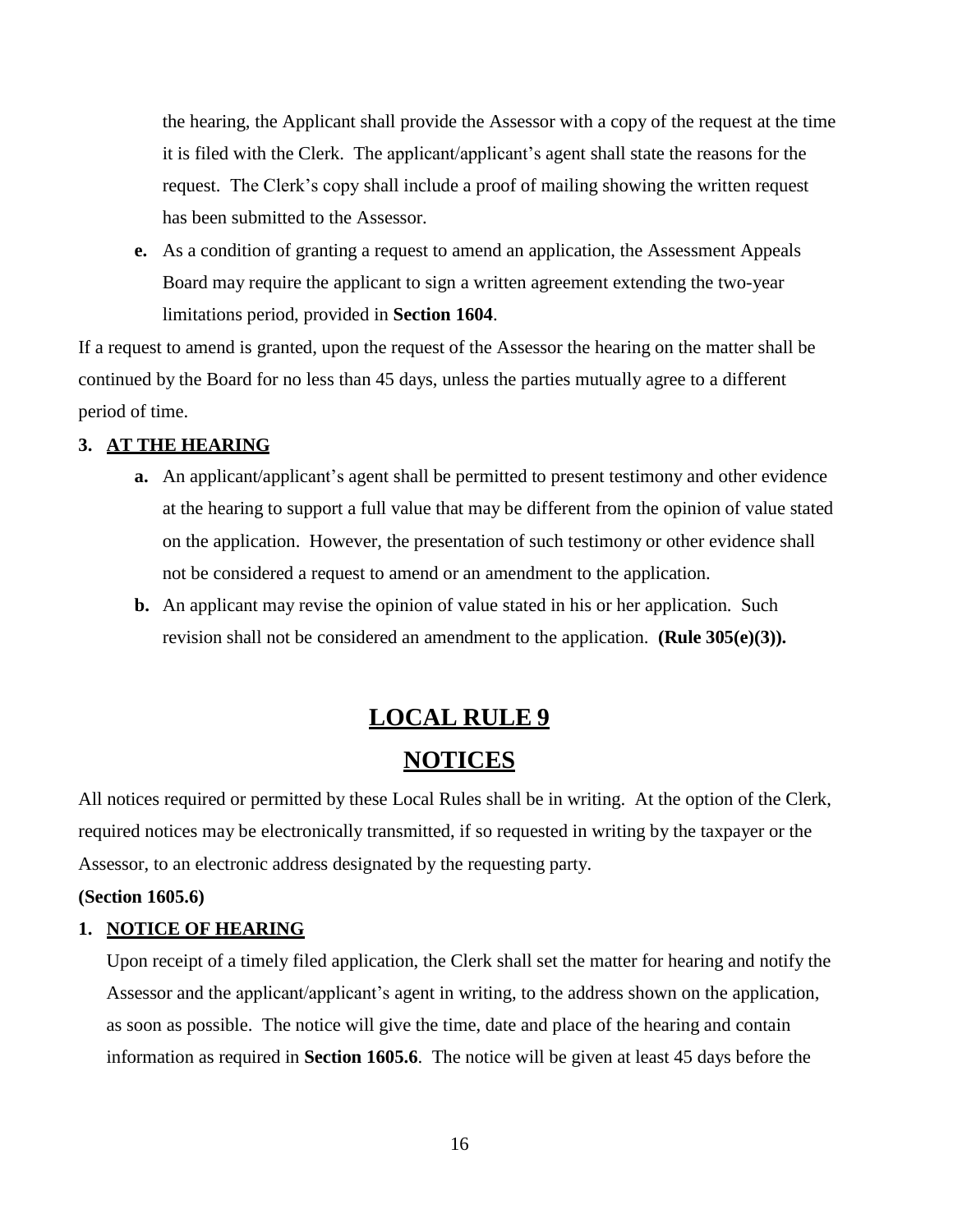scheduled hearing date unless the Assessor and the applicant/applicant's agent have stipulated to a shorter notice.

#### **2. VACATED HEARING**

If the hearing on an application is vacated for any reason, the Clerk shall notify the Assessor and the applicant/applicant's agent of the new time, date and place of the hearing not less than 10 days prior to the new hearing date, unless both parties agree to a shorter notice period. **(Section 1605.6)**

The Clerk may request that the Assessor and the applicant/applicant's agent provide written time estimates and statements of readiness to enable the Clerk to schedule major appeals when the parties are ready for hearing, and to set aside enough time in the schedule for each case to be heard in one block of time. The Clerk may accommodate requests for specific hearing dates and time requirements by the parties and will make every effort to accommodate such requests if they are submitted by writing. In the case of taxpayer requests, the written request must also be accompanied by a **Section 1604(c)** waiver agreement to extend the two-year statutory deadline for hearing appeals. The written time estimates shall be served on all other parties at the time they are filed with the Clerk along with proof of service.

#### **3. NOTICE OF INCREASE OF ASSESSMENT ON BOARD'S OWN MOTION**

If proposing to raise an assessment on its own motion without an application for reduction pending before it, the Board will give notice of the hearing to the assessee and Assessor not less than 20 days prior to the hearing unless notice is waived by the assessee/assessee's agent in writing in advance of the hearing or orally at the time of the hearing. The Assessor and assessee/assessee's agent may stipulate to a shorter notice. The notice shall be mailed to the assessee at the latest address on file in the Assessor's records. **(Rule 305(d))**

#### **4. ASSESSOR'S NOTICE OF INTENT TO REQUEST A HIGHER VALUE**

When the Assessor intends to request that the Board find a higher assessed value than was placed on the roll and intends to offer evidence to support the higher value, the Assessor must notify the applicant/applicant's agent of such intent by submitting a letter of intent and the evidence proposed to be introduced to the applicant/applicant's agent and a copy to the Clerk at least 10 days prior to the hearing. Proof of mailing such notice shall accompany the Clerk's copy. **(Rule 313(f); Section 1609.4)**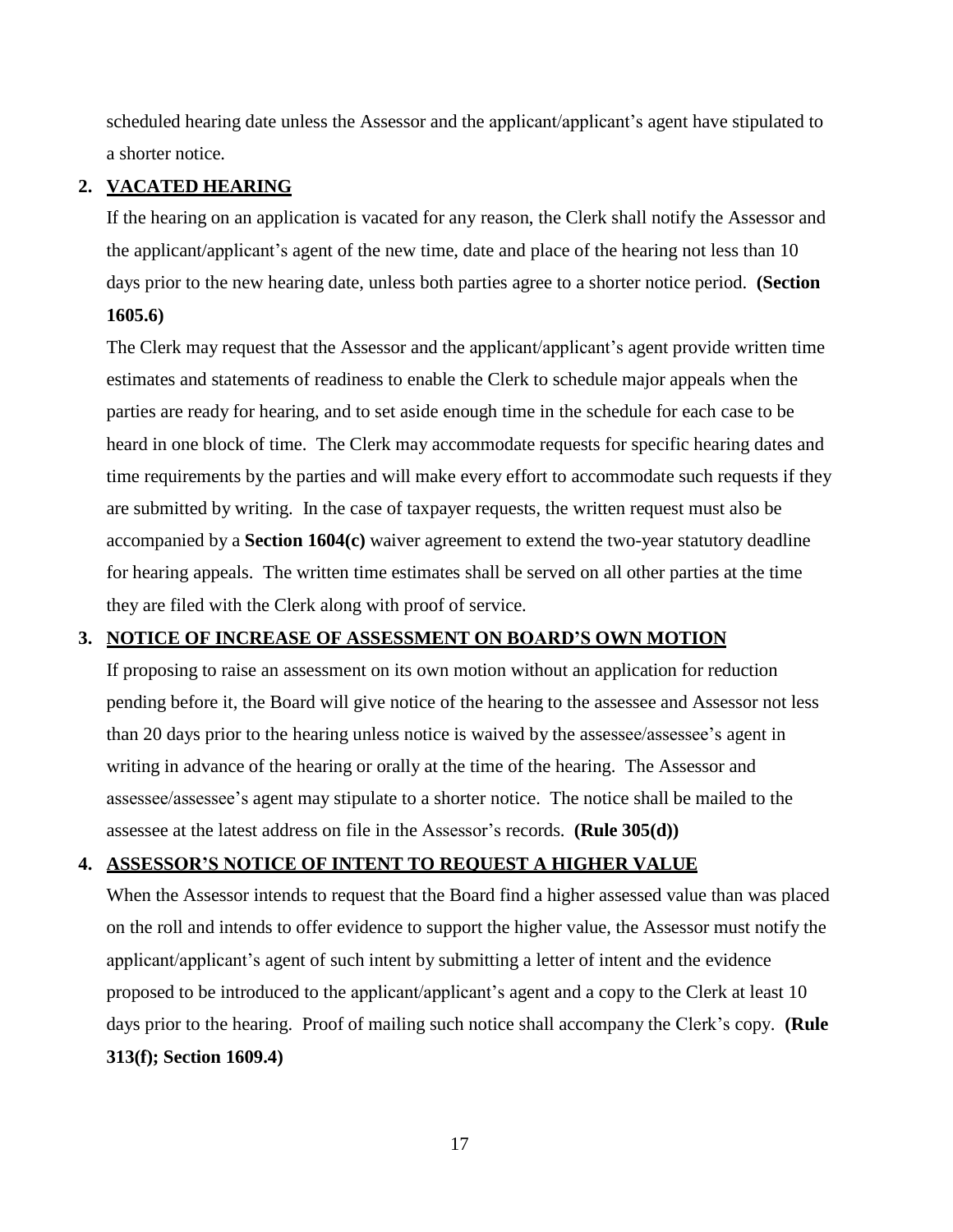To facilitate hearings of this nature, the Chairperson must initially establish that the Assessor gave appropriate notice in writing to the applicant/applicant's agent of the proposed action not less than 10 days before the hearing. If notice by the Assessor has been timely given, the Assessor may introduce the evidence at the hearing.

If written notice of a proposed increase has been given, a withdrawal of the application may not be made by the applicant/applicant's agent without written stipulation of agreement by the applicant and the Assessor.

#### **5. NOTICE OF BOARD'S DECISION**

The Board may announce the decision to the Assessor and the applicant/applicant's agent at the conclusion of the hearing or it may take the matter under submission. In either event, the Clerk will notify the applicant and the Assessor of all Board decisions. The notice to the applicant or his agent will be mailed to the address given in the application. **(Rule 325)**

If either party requests Findings of Fact, the Board may request both parties to prepare proposed Findings of Fact. After reviewing the proposed Findings submitted by each party, the Board will issue its Findings. A copy of the Board's Findings will be mailed to both parties. If the party requesting Findings fails to submit proposed Findings within the time set by the Board, the party's request shall be deemed withdrawn.

#### **6. NOTICE OF HEARING OFFICER'S DECISION**

The Hearing Officer will prepare Findings of Fact for each hearing.

At the conclusion of each hearing by the Hearing Officer, the Officer will prepare Findings of Fact as a recommendation to the Board of Supervisors. A copy of the recommended Findings of Fact will be forwarded to the Assessor and the applicant/applicant's agent at no charge to either party. Final approval or denial of these findings is by the Board of Supervisors. An approved copy of the Findings of Fact will also be mailed to both parties.

## **LOCAL RULE 10**

### **POSTPONEMENTS/RESCHEDULES/CONTINUANCES**

A hearing may be postponed or rescheduled before any evidence has been presented. Once any portion of evidence has been presented to the Board or Hearing Officer, if the hearing of the appeal is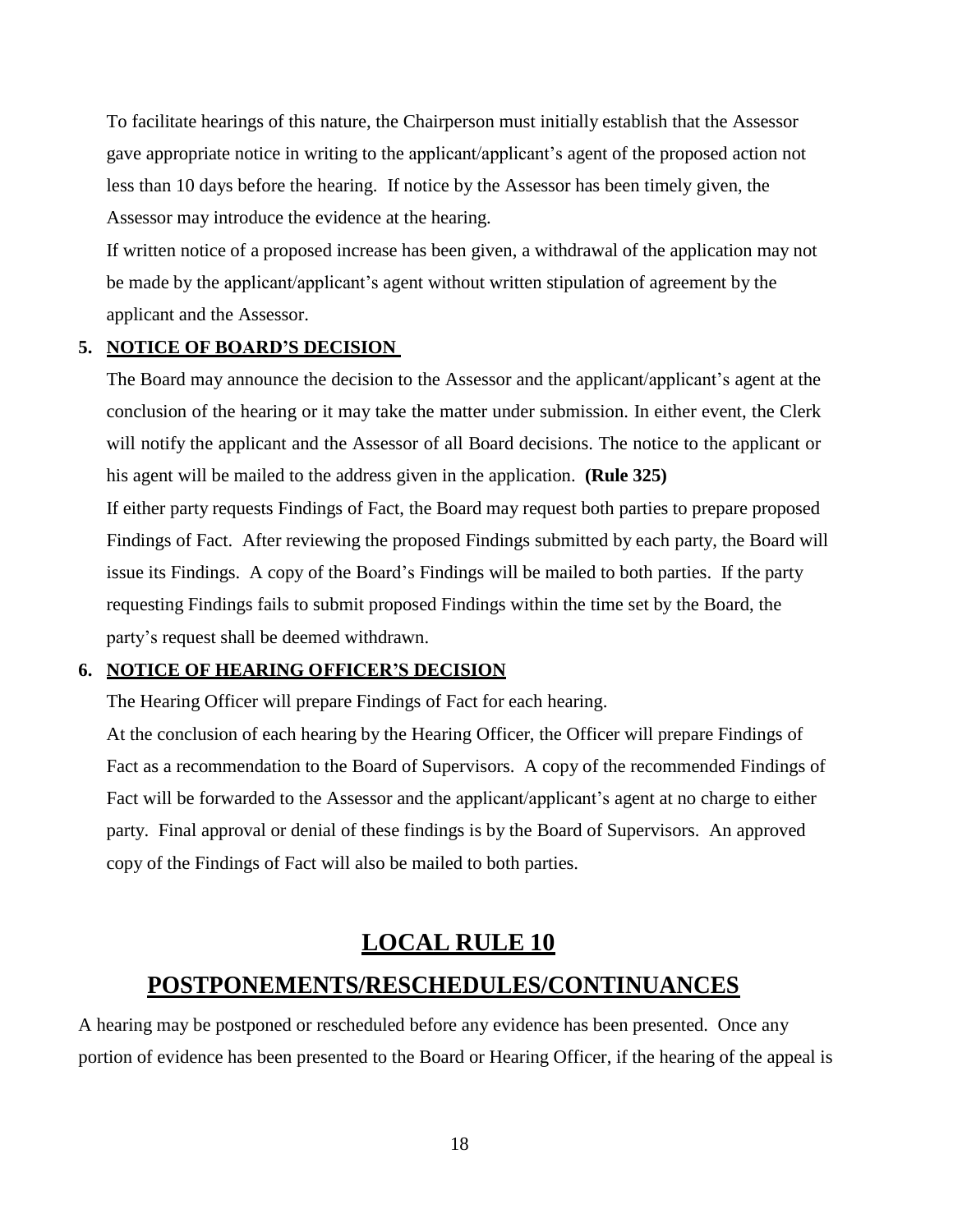not completed during that hearing session, it must be continued and heard by the same Assessment Appeals Board Panel or Hearing Officer. **(Rule 323)**

#### **1. POSTPONING/RESCHEDULING OF A HEARING**

Postponing or rescheduling of a hearing means that the Clerk, Board or Hearing Officer changes the hearing date before the hearing date arrives or at the scheduled hearing before the presentation of any evidence, and thereafter designates a future date and time for the hearing.

The applicant and/or the Assessor shall be allowed one postponement as a matter of right, the request for which must be made not later than 21 days before the hearing is scheduled to commence.

However, the Assessor is not entitled to a postponement as a matter of right within 120 days of the expiration of the two-year limitation period provided to **Section 1604**. Such a request may be granted at the discretion of the board.

If the applicant requests a postponement of a scheduled hearing within 120 days of the expiration of the two-year limitations period provided in **Section 1604**, approval of the postponement will be contingent upon the applicant agreeing to extend and toll indefinitely the two-year limitations period.

If an exchange of information has been initiated by either party, a postponement will be granted subject to Local Rule 14. If the Board grants a continuance under **Rule 305.1(d)** the Board shall grant a reasonable period of time for the opposing party.

If the Assessor or the applicant/applicant's agent are unable to attend a properly noticed hearing and notify the Clerk less than 21 days before the hearing date, either party may request a postponement/reschedule of the hearing for cause. Cause shall be determined at the discretion of the Clerk. Cause means circumstance which, if the hearing were not continued, would cause an undue hardship on the requesting party, his or her representative, a material witness, or a member of the immediate family of the requesting party, his or her agent, or a material witness of the requesting party.

In addition to any postponement/reschedule of a hearing granted to a party as a matter of right, the Clerk is authorized to approve a request of hearing postponement/reschedule provided the request is submitted in writing, received by the Clerk no later than seven (7) calendar days prior to the scheduled hearing date and the following requirements are met:

19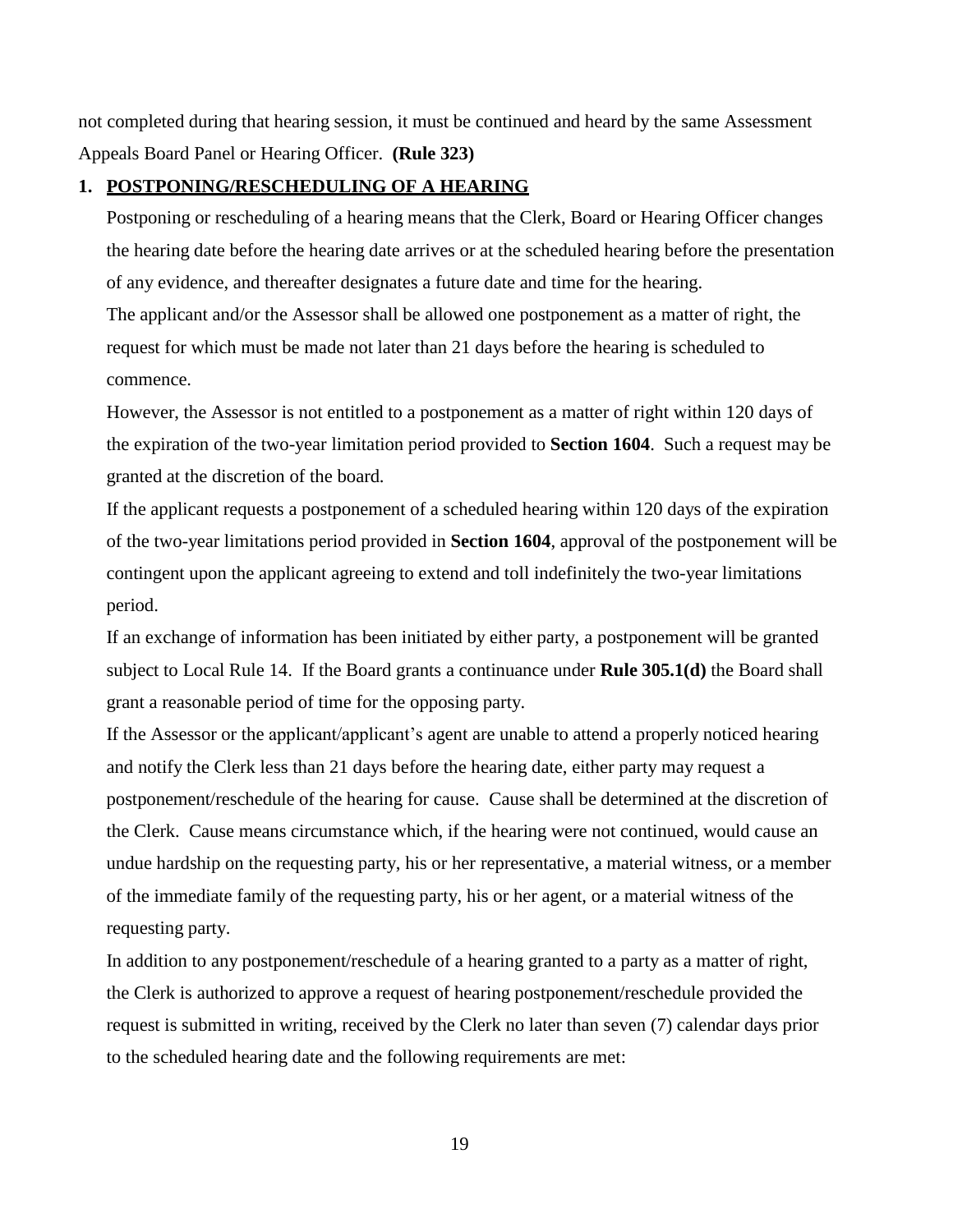#### **a. Postponements/Reschedules Requested by Applicant**

- i. The Clerk shall not grant the request of the applicant/applicant's agent to reschedule/postpone a hearing unless a waiver agreement form executed by the applicant/applicant's agent pursuant to Section  $1604(c)$  is on file or is filed with the Clerk extending the two-year statutory deadline for hearing the appeal and;
- ii. No previous request to reschedule by the applicant/applicant's agent has been granted; or
- iii. The applicant and Assessor mutually agree to the need for additional time. The Clerk shall attempt to reschedule all second requests to a date certain.

#### **b. Postponements/Reschedules Requested by Assessor**

The Clerk shall not grant the request of the Assessor to reschedule/postpone a hearing unless:

- i. The request is made more than 120 days prior to the expiration of the two-year deadline for hearing the application; or
- ii. A waiver agreement form executed by the applicant pursuant to Section 1604(c) is on file or is filed with the Clerk extending the two-year statutory deadline for hearing the appeals.

#### **c. Postponements/Reschedules Requested by both Assessor and Applicant**

A request by both parties for a postponement/reschedule of a hearing date shall be granted by the Clerk provided the following conditions are met.

- i. Both parties indicate that rescheduling of the hearing date will afford the opportunity for additional discussion between the parties that could result in valuation agreement; and
- ii. A waiver agreement executed by the applicant/applicant's agent is on file with the Clerk or is filed with the Clerk pursuant to Section 1604(c).

Additional request for a reschedule/postponement must be requested in writing and presented to the Clerk. If the Clerk determines that cause exists for the additional request, the Clerk may remove the matter from the hearing calendar and reschedule it to a later date. If the Clerk does not find that a cause exists, the request may be presented to the Board for consideration.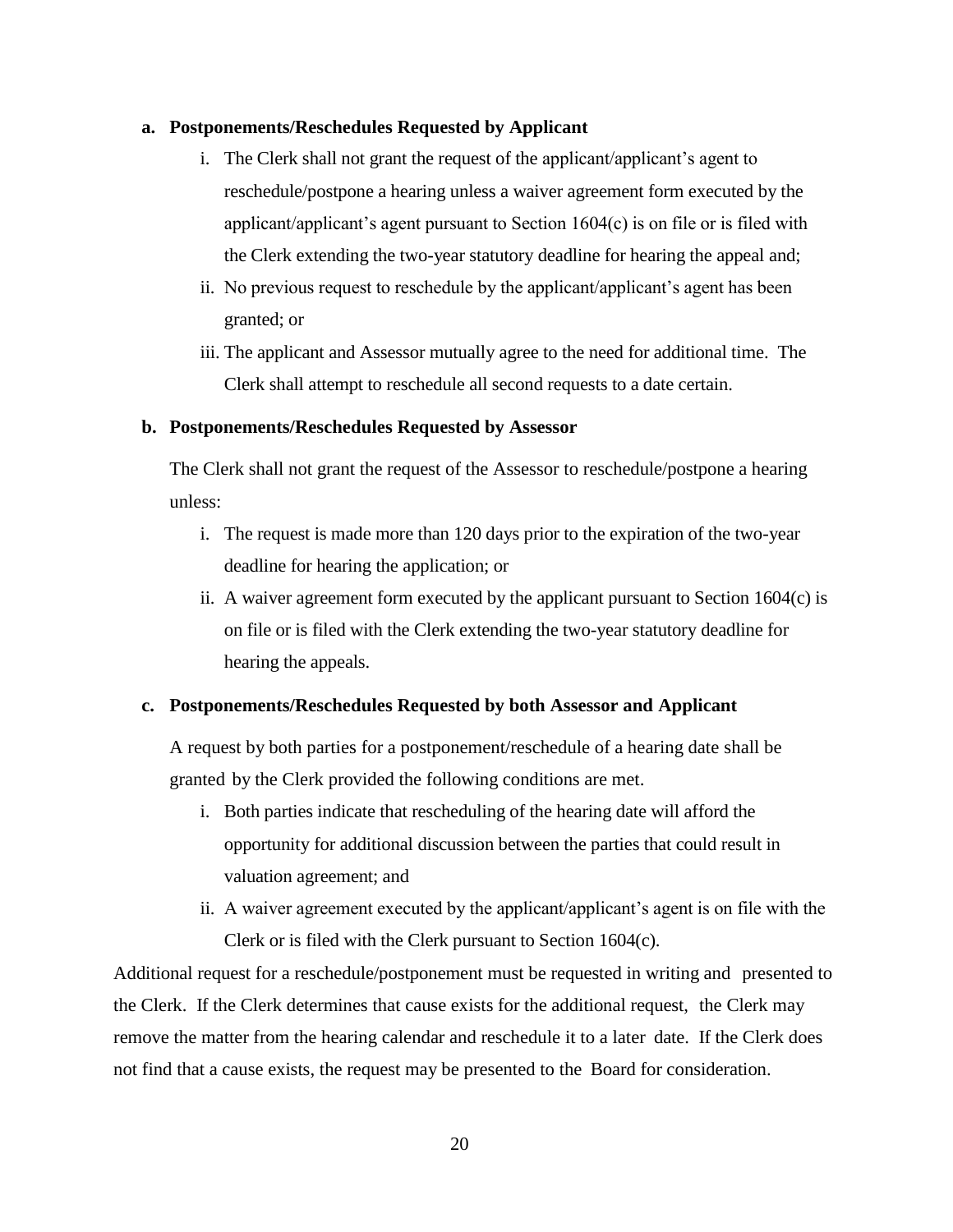Approval of a request to postpone or reschedule any hearing date does not alter any Exchange of Information dates established pursuant to **Rule 305.1**. The requirements of **Rule 305.1** remain in effect based on the originally scheduled hearing date.

#### **d. Failure to Return Notice in Timely Manner**

- i. If the Clerk does not receive a confirmation notice at least 21 days before the hearing is scheduled to commence, the Clerk shall list the Application on the "appearance not timely confirmed" portion of the agenda for the hearing date and the Assessor is not required to be ready to proceed with the hearing on that date, and the hearing on the merits of the Application will not proceed on the originally scheduled hearing date.
- ii. If the Applicant fails to appear at the "appearance not timely confirmed" hearing, the AAB /Hearing Officer shall deny the Application for lack of appearance.
- iii. If the Applicant appears at the "appearance not timely confirmed hearing":
	- The AAB/Hearing Officer shall schedule a new hearing date;
	- The Applicant shall be required to enter into a written agreement extending and tolling the two-year limitations period ("Waiver") if there is no such Waiver already on file.

#### **2. CONTINUANCE OF HEARING (WHEN EVIDENCE HAS BEEN PRESENTED)**

Continuing a hearing means that the Board or Hearing Officer adjourns a hearing following the submission of some evidence and designates a future date and time to continue hearing additional evidence on the same appeal.

#### **a. Continuance Requested by the Applicant/Applicant's Agent**

At the Board's or Hearing Officer's discretion, at the hearing a matter may be continued if so requested by the applicant provided:

- i. A Section 1604(c) waiver agreement form is on file or is filed by the applicant; and
- ii. The applicant/applicant's agent provides good cause why a continuance should be granted. Good cause shall be determined at the discretion of the Board or Hearing Officer based on the record.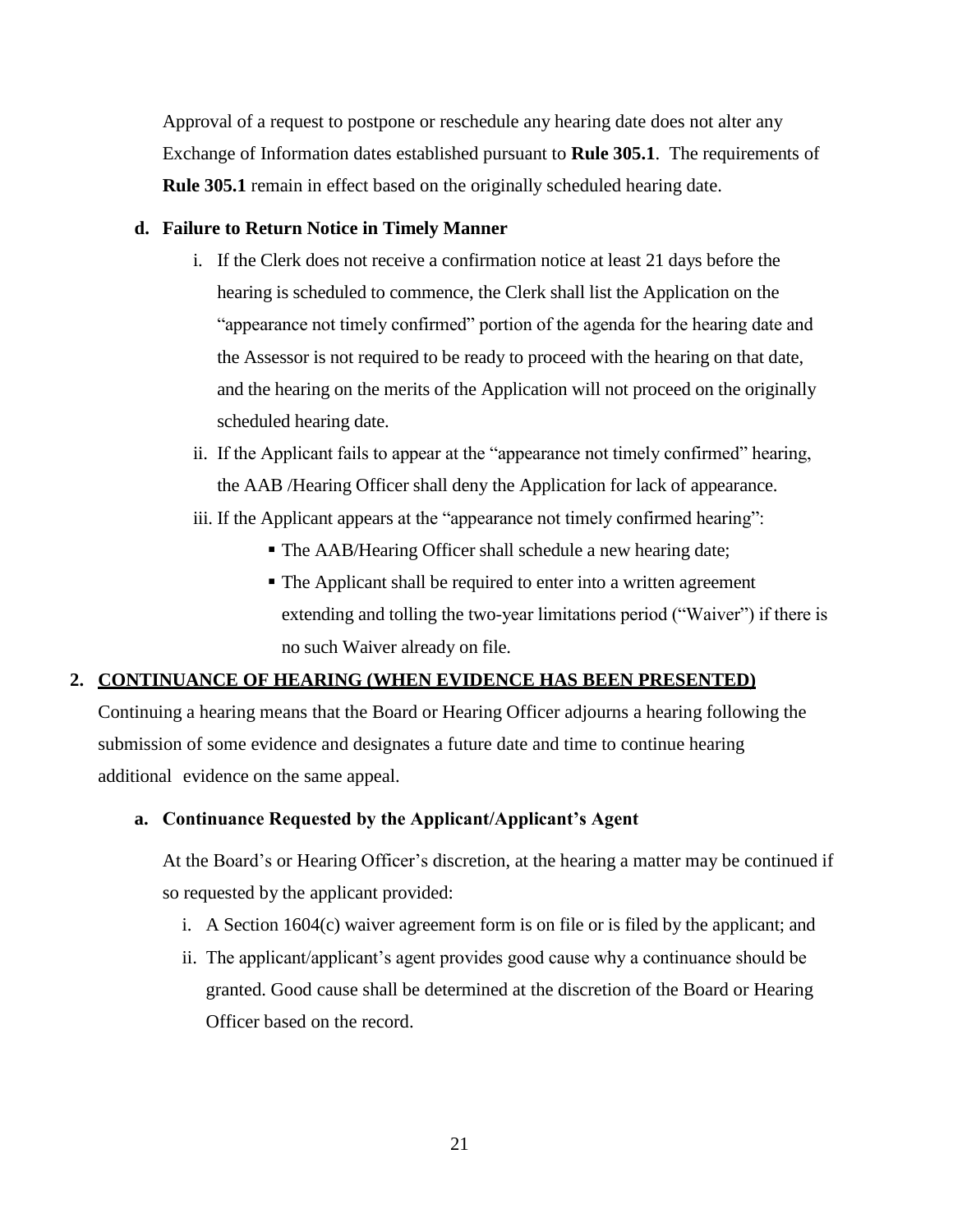#### **b. Continuance Requested by Assessor**

The Board or Hearing Officer have discretion to grant an Assessor's request for a continuance provided the request is made for good cause and prior to 120 days from the expiration of the two-year deadline for hearing. The hearing shall be reset for a date at least 60 days prior to the expiration of the two-year deadline. If the request is made within 120 days from the expiration of the two-year deadline, the Board or Hearing Officer shall grant the request only if the applicant has waived the two-year statute either in writing or on the record before the Board or Hearing Officer.

#### **c. Continuance on Board's Own Motion**

The Board or Hearing Officer may continue a hearing to allow additional time for the presentation of evidence, to obtain additional evidence, or whenever, in their discretion, a continuance is beneficial or required, provided:

- i. The hearing can be continued to a specific designated date which is at least 60 days prior to the two-year statutory deadline for hearing appeals under Section 1604(c); or
- ii. An executed Section 1604(c) waiver agreement to extend the two-year statutory deadline for hearing appeals is on file or is filed with the Clerk.

# **LOCAL RULE 11 PUBLIC HEARINGS**

Board and Hearing Officer hearings are open to the public. However, if evidence to be presented at the hearing will include trade secrets (e.g., formulas, manufacturing processes, etc.) that the applicant wishes to remain confidential, the trade secrets portion of the hearing may be closed to the public upon the applicant's request. The Clerk will maintain transcripts and/or exhibits pertaining to that portion of the closed hearing in a confidential manner both during and after the hearing and decision. **(Rule 313; Section 1605.4)**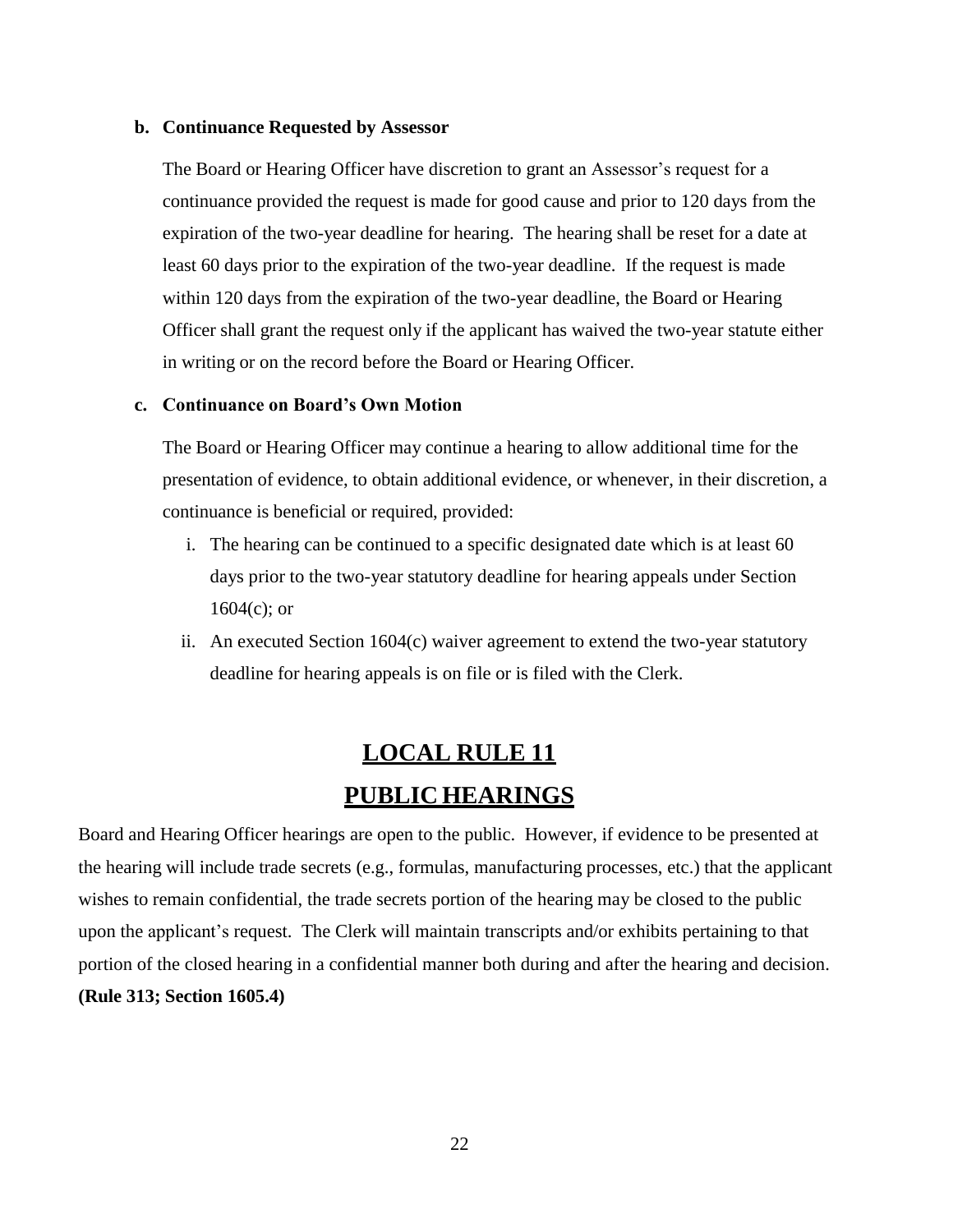# **LOCAL RULE 12 PRE-HEARINGCONFERENCE**

- **1.** The Board may in its discretion conduct a pre-hearing conference if it believes that such conference will expedite the hearing process. **(Rule 305.2)** The purpose of a pre-hearing conference is to resolve issues such as, but not limited to, clarifying and defining the issues, determining the status of exchange of information requests, stipulating to matters on which agreements have been reached, combining applications into a single hearing, bifurcating the hearing issues and scheduling a date for the Board to consider evidence on the merits of the application. A pre-hearing conference may be requested by the Assessor or the applicant/applicant's agent, or may be ordered by the Board. If the request is made by the applicant/applicant's agent, the applicant shall be required to execute a **Section 1604(c)** waiver agreement, indefinitely extending the two (2) year statutory deadline. The Assessor may not request and the Board shall not order a pre-hearing conference if the application is within 120 days of expiration of the statutory **Section 1604(c)** deadline unless the applicant has on file with the Clerk an executed **Section 1604(c)** waiver agreement.
- **2.** Any request for a pre-hearing conference shall be in writing. It shall set forth the reasons for the conference, the issues to be addressed, and the estimated length of the conference. The request shall be served on the other party at the same time it is filed with the Clerk. The other party shall have 15 days from the date of the service to submit its own request identifying the reasons for it, any additional issues, and the estimated time for the conference. Thereafter, the Clerk shall set the conference date. Once the conference date has been set, no other issues may be raised at the conference unless all parties agree at the conference, orally or in writing, to additional specific issues of discussion.
- **3.** Unless the Board directs otherwise, upon receiving a conference request from a party complying with this rule, the Clerk shall set the matter for a pre-hearing conference in accordance with this rule. The Clerk shall notify the Assessor, the applicant/applicant's agent, and the Board of the time and date of the conference. Notice of the time, date, and place of the conference shall be given not less than 30 days prior to the conference unless the Assessor and the applicant/applicant's agent stipulate orally or in writing to a shorter notice period. The notice shall include a copy of the requesting party's written request.

23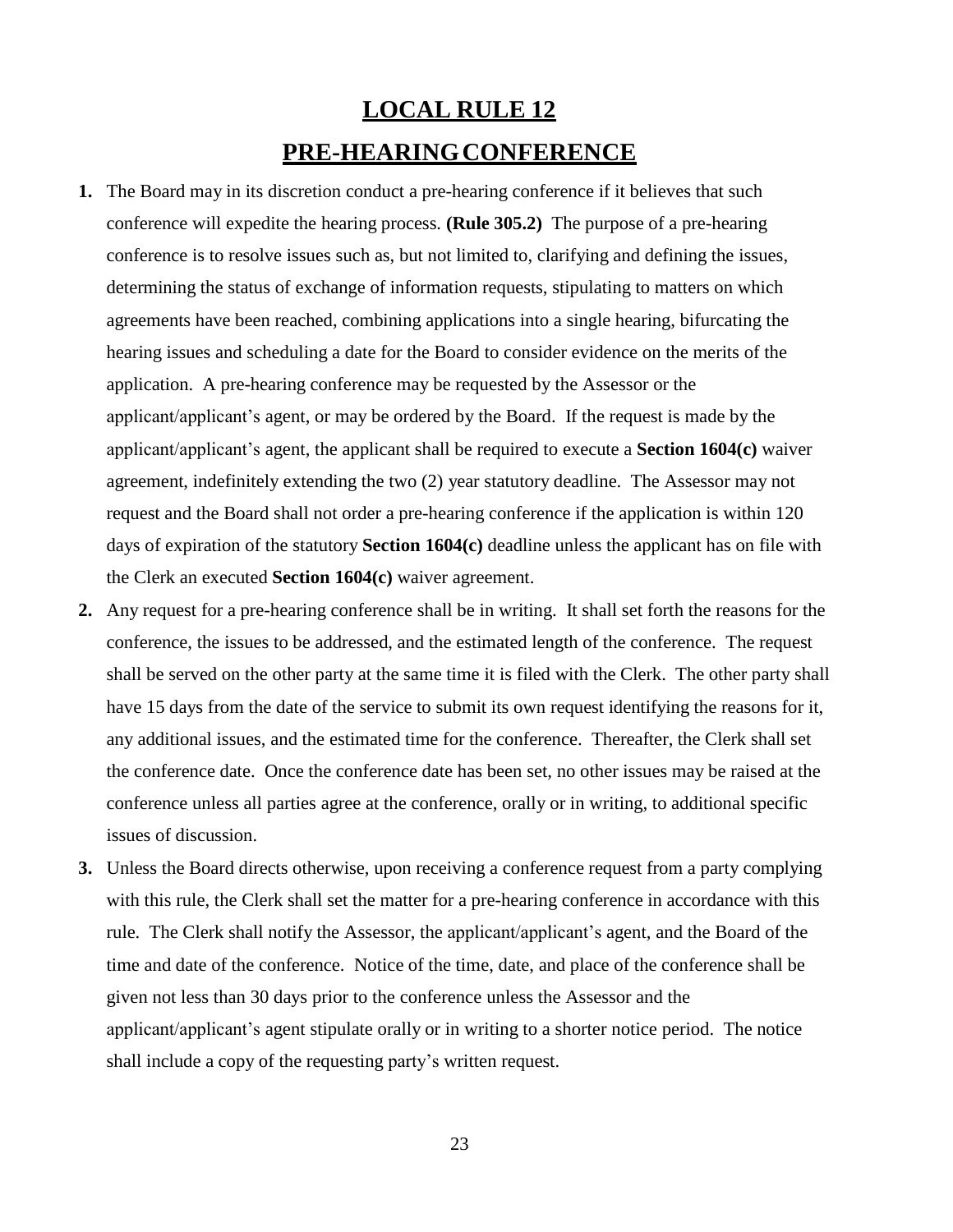- **4.** Written material to be presented at the pre-hearing conference shall be submitted to the opposing party and 4 copies to the Clerk no later than 15 days prior to the scheduled conference.
- **5.** Responsive written materials shall be submitted to the opposing party and five (5) copies to the Clerk no later than seven (7) days prior to the commencement of the scheduled conference.
- **6.** The Board may request either party or both parties to prepare a proposed order to memorialize the Board's pre-hearing conference rulings. The proposed order shall be submitted to the opposing party and five (5) copies to the Clerk within 10 days of the request from the Board. Within 15 days thereafter, the Board shall issue a final written conference order to the parties.

## **LOCAL RULE 13**

## **ASSESSOR'S REQUEST FOR INFORMATION**

The filing of an Assessment Appeals Application requires the applicant/applicant's agent to fully cooperate with the Assessor and respond to the Assessor's request for information relevant to the subject property and the filing of the appeal. This information is necessary for the Assessor to make a full review of the property and its assessment.

#### **1. 441(d) NON-COMPLIANCE HEARINGS**

Where a matter has been scheduled for hearing but Applicant has not fully responded to a 441(d) request from the Assessor's Office, the matter shall be placed on the 441(d) noncompliance portion of the Board's agenda.

For items placed on the 441(d) non-compliance portion of the Board's agenda, at the time of the hearing:

- **a.** The Assessor's Office shall provide the Board with a copy of the 441(d) letter and explain to the Board the nature of Applicant's non-compliance;
- **b.** The Applicant shall advise the Board regarding when compliance with the Assessor's 441(d) letter will be completed and explain the reason for any anticipated compliance issues to the Board;
- **c.** The parties shall advise the Board regarding what date they anticipate being ready to go to hearing;
- **d.** The Board/Hearing Officer shall require the Applicant to sign a Waiver of the two-year statute of limitations if there is no Waiver already on file.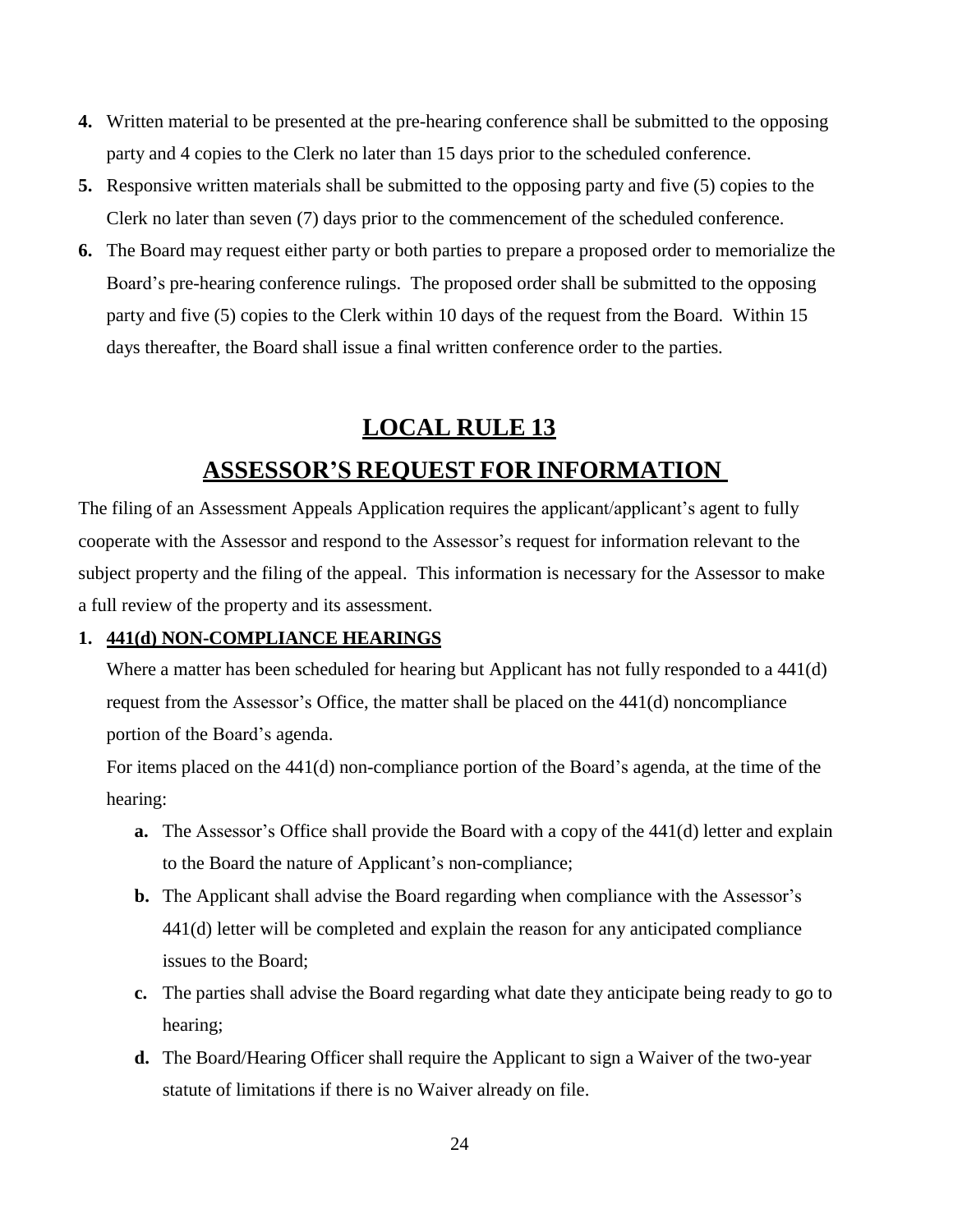- **e.** If the applicant/applicant's agent fails to provide the requested information as ordered by the Board, the Board shall deny the application for lack of appearance.
- **f.** If the applicant/applicant's agent fails to appear at the "441(d) Non-Compliance" hearing, the Board shall deny the application for lack of appearance.

#### **2. FAILURE TO COOPERATE WITH ASSESSOR**

Absent the Applicant being sent a written 441(d) request by the Assessor's Office, the Applicant's failure to cooperate with the Assessor may prevent the Assessor from completing a full review of the property and its assessment.

- **a.** If the Assessor contends that the applicant/applicant's agent or the assessee have failed to provide requested information, the Assessor may request a pre-hearing conference under Local Rule 12.
- **b.** The Assessor may also raise the issue at the beginning of the hearing on the merits. If the Assessor shows by competent evidence that the applicant/applicant's agent has failed to provide the Assessor with the requested information and that the information is relevant to the assessment of the subject property, the Board shall direct the applicant/applicant's agent to provide the Assessor with the requested information by a date certain and shall continue the hearing on the merits to a date at least 45 days thereafter. The continuance shall extend the 2-year limitations period under **Section 1604(c)** for a period of time until such time as the information has been provided to the Assessor. If the applicant/applicant's agent fails to provide the requested information as ordered by the Board, the Board shall deny the application.

# **LOCAL RULE 14 EXCHANGE OF INFORMATION**

#### **1. INFORMATION REQUESTED BY THE APPLICANT OR ASSESSOR**

An exchange of information may assist both parties in understanding the basis for their differing opinions of value. When the assessed value of the subject property is \$100,000 or less, before any exemption deduction (such as a homeowner's or veteran's exemption) is applied, the applicant may initiate an exchange of information with the Assessor. When such assessed value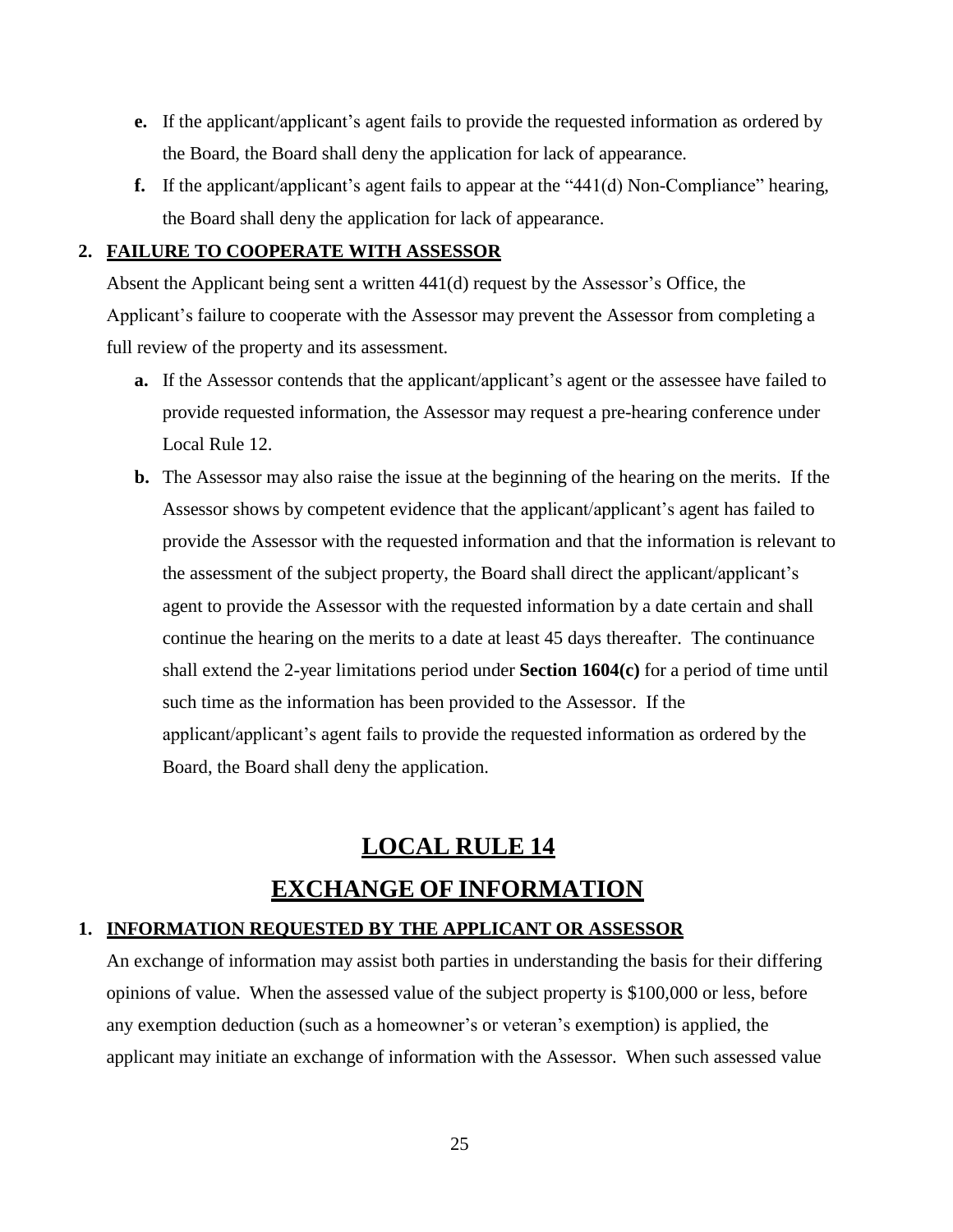of the subject property is more than \$100,000, either the applicant or the Assessor may request an exchange of information. **(Rule 305.1; Section 1606)**

The request for an exchange of information must be made in writing to the other party and provide five (5) copies to the Clerk at the time an application is filed or at any time prior to 30 days before the commencement of the hearing on the Application. The Clerk's copy shall include a proof of mailing showing the request has been timely submitted to the opposing party pursuant to **Section 1606.** The request must state the underlying basis of the requesting party's opinion of value for each valuation date at issue and must comply with the requirements of **Section 1606** and the Property Tax Rules.

#### **2. RESPONSE TO DATA REQUEST**

Once a party initiates a timely exchange of information in accordance with this rule, the responding party must submit a response to the requesting party and provide five (5) copies to the Clerk at least 15 days prior to the hearing. The Clerk's copy shall include a proof of mailing showing the response has been timely submitted to the opposing party pursuant to **Section 1606**. The response must set forth the basis of the responding party's opinion of value and must comply with the requirements of **Section 1606** and the Property Tax Rules.

The initiating party and the responding party shall use adequate methods of submission to ensure to the best of their ability that the exchange of information process is complete at least 10 days prior to the hearing. **(Rule 305.1)**

#### **3. PROHIBITED EVIDENCE; NEW MATERIAL CONTINUANCE**

Whenever information has been exchanged as described in this Local Rule, the parties subsequently may introduce evidence only on matters pertaining to the information that was exchanged unless both parties consent to the introduction of the new evidence. However, at the hearing, each party may introduce new material relating to the information previously exchanged. If a party introduces such new material at the hearing, the other party, upon request, shall be granted a continuance for a reasonable period of time so that he or she may gather and present a response to the new material at a future hearing. **(Rule 305.1)**

#### **4. NON-RESPONSE TO REQUEST FOR EXCHANGE OF INFORMATION**

**a.** If one party initiates a request for information and the other party does not provide a response exchange within the time specific in **Section 1606**, the Clerk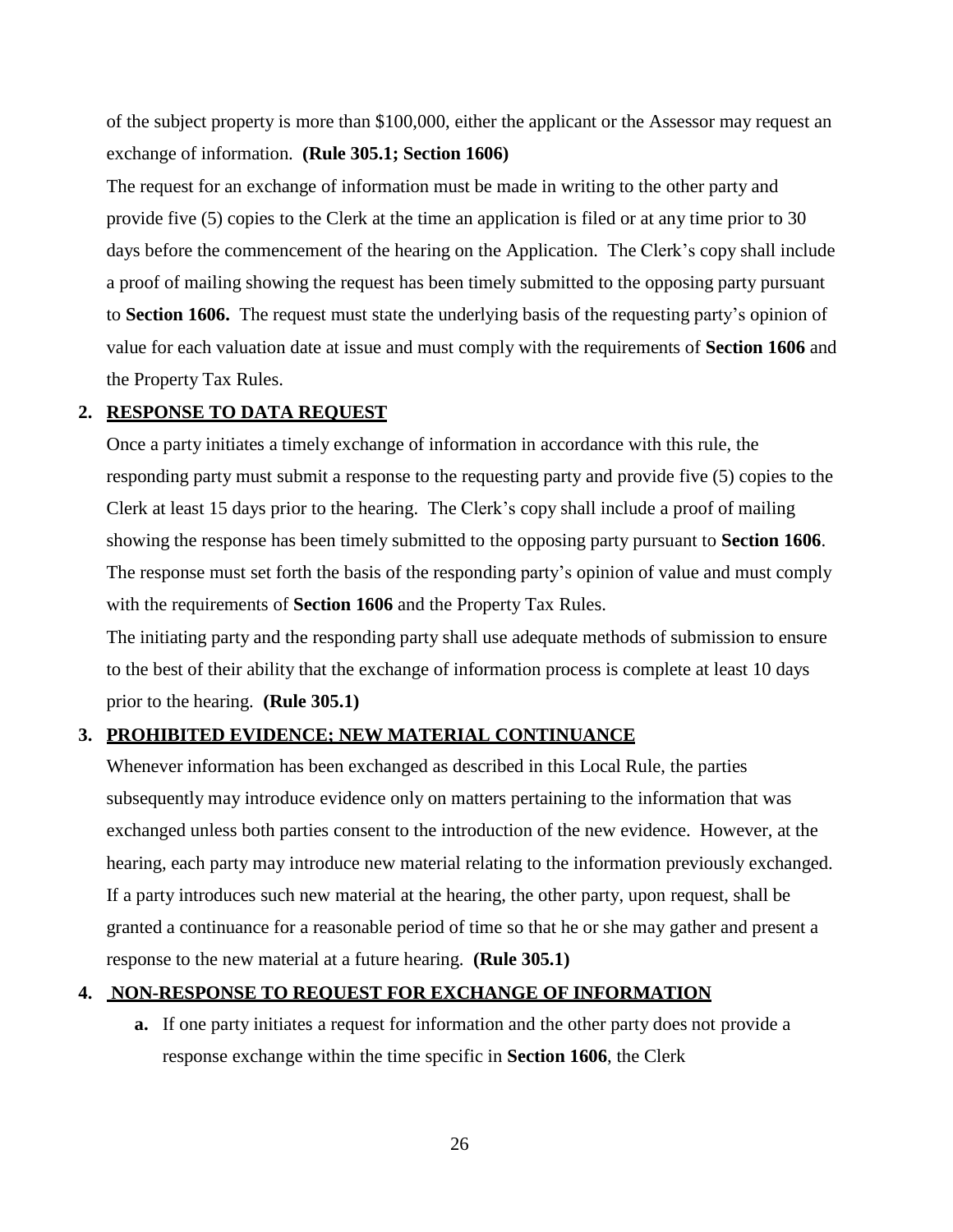shall not grant a request for postponement unless the party initiating the exchange agrees to such postponement.

**b.** If either party initiates a request for information and the responding party does not provide a response exchange within the required time, the Board may grant a postponement for a reasonable period of time. The postponement shall extend the time for responding to the request. If the Board finds willful non-compliance on the part of the responding party, the hearing will be convened as originally scheduled and the non-compliant responding party may comment on evidence presented by the requesting party but shall not be permitted to introduce other evidence unless the requesting party consents to such introduction. If the non-complying party has the burden of proof, nothing in this regulation shall shift the burden of proof to the requesting party and there will not be requirements for the requesting party to submit evidence to the Board for comment.

If the Assessor initiates a request for information and the applicant/applicant's agent does not provide a response exchange with the request within the time specified, prior to granting a postponement, the Board shall require the applicant to sign a written agreement extending the two-year period provided in **Section 1604**. If the applicant or applicant's agent initiates the request for information and the Assessor does not provide a response exchange within the time specified, the Board may grant a continuance for a reasonable period of time if a **Section 1604(c)** waiver agreement is on file or it is not within 120 days of the two-year statutory deadline for hearing appeals. If the application is within 120 days of expiration and a **Section 1604(c)** waiver is not on file, no continuance shall be granted.

# **LOCAL RULE 15 REQUEST FOR FINDINGS OF FACT**

Findings of Fact provide a written record of findings of fact made by the Board, along with an explanation of the method of valuation used in determining the value of the property.

**1.** For hearings before the Board, Findings of Fact may be requested by the Assessor or by an applicant/applicant's agent. The request must be made in writing and submitted to the Clerk prior to the commencement of the hearing. Absent a written request, the request may be stated on the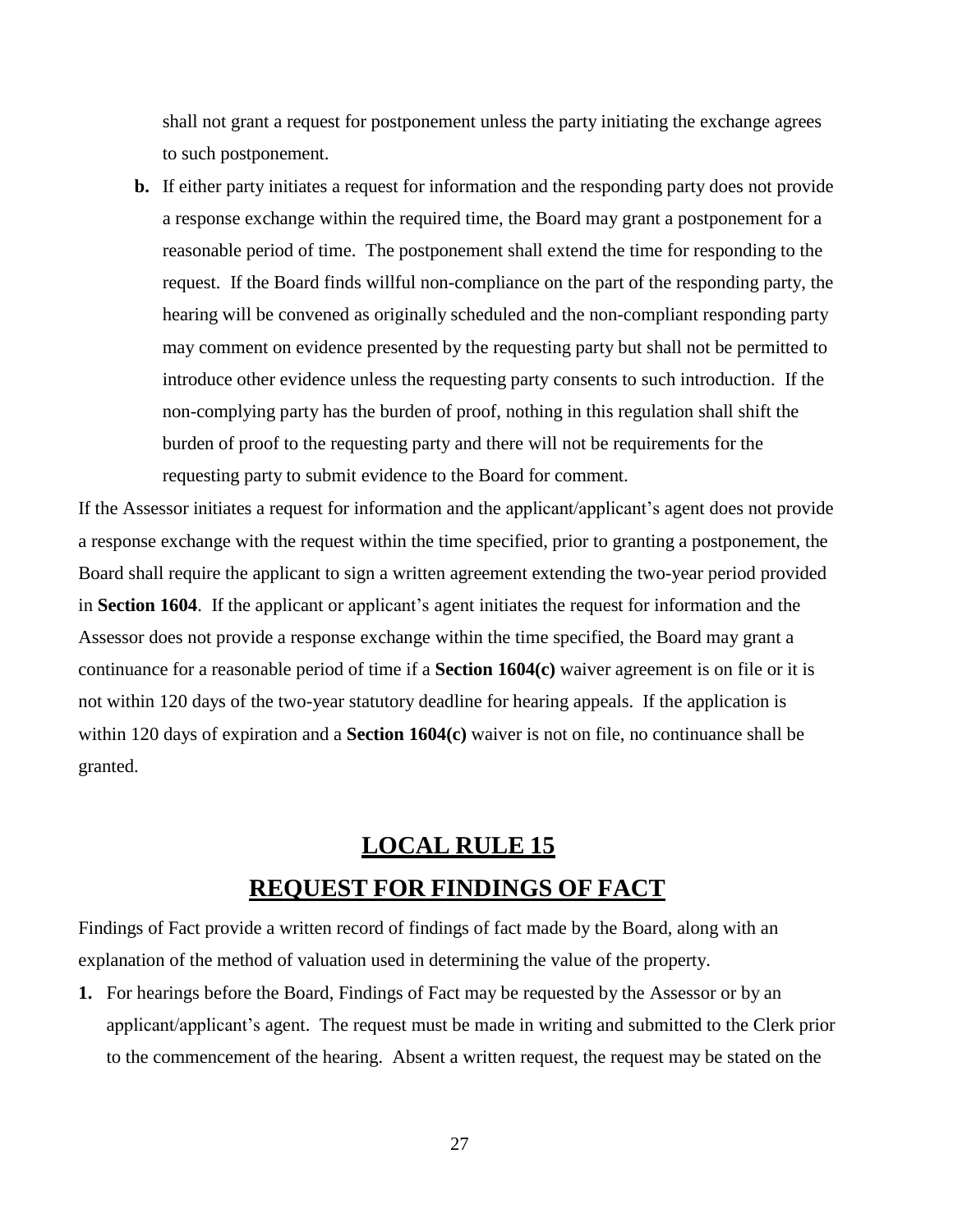audio recording of the hearing and the fee of \$250.00 per request must be paid prior to the conclusion of the hearing.

- **2.** When Findings of Fact have been requested, at the conclusion of the hearing and following deliberation by the Board, the Board may render its tentative decision. If Findings of Fact are not requested, the Board may render a final decision. The Clerk will notify both parties of the Board's tentative decision, pending preparation of the Findings of Fact. This notification will require the requesting party to re-affirm his/her request for findings.
- **3.** Written findings shall disclose the Board's findings on all material points raised in the Application and at the hearing. Findings shall be provided within 180 days after the decision is rendered.
- **4.** If the requesting party decides to abandon his/her request for findings, such request must be submitted to the Clerk in writing not later than 14 days of the date the Clerk mailed the tentative decision. If the requesting party abandons his/her request for findings, the Clerk shall notify the other party that he/she may renew the request for findings by submitting such request in writing, accompanied by any required fee, to the Clerk within 14 days of the Clerk's notice that the first party has abandoned his/her request. When a requesting party's written request to abandon his/her request for findings is received by the Clerk, the Clerk shall refund any fee previously paid by the requesting party provided work on such findings has not commenced.
- **5.** If the required fee is not paid to the Clerk at or prior to the conclusion of the hearing, written findings will be deemed waived by both parties. In every hearing, whether or not written findings have been requested, the Clerk will provide the parties with a written notice of decision.
- **6.** An audio transcript of the proceedings may be requested within 60 days of the conclusion of the hearing. Such request must be made in writing to the Clerk and shall include the appropriate fee.
- **7.** If the applicant or applicant's agent requests written findings and the conclusion of the hearing is within 180 days of the two-year period specified in **Section 1604**, the applicant or applicant's agent shall agree in writing to an extension of the two year period. **(Rule 325(a)(3))**

28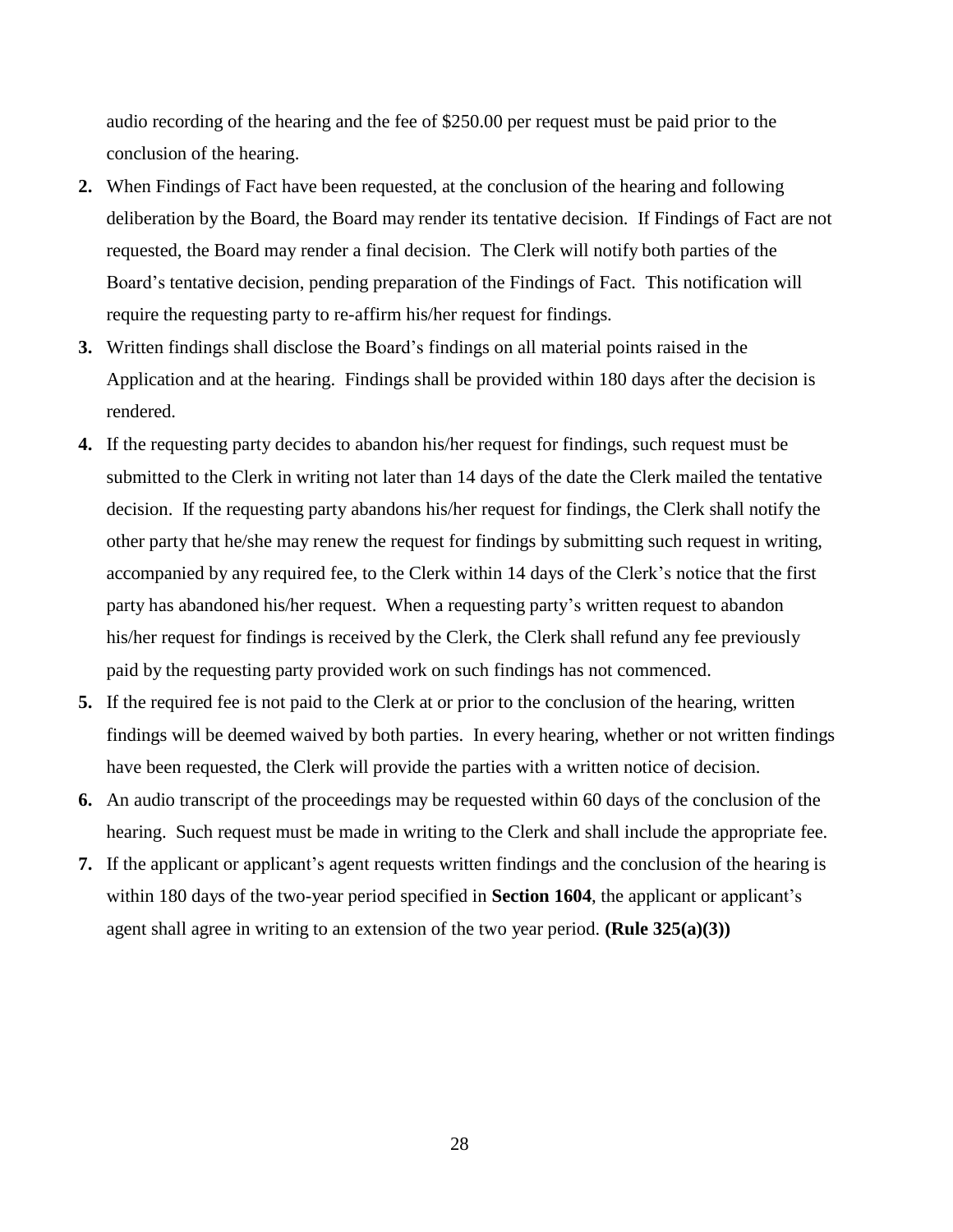# **LOCAL RULE 16 DOCUMENTS ACCEPTED BY FACSIMILE OR ELECTRONIC FILING**

- **1.** Boards and Hearing Officers shall accept written documents transmitted by facsimile machines, and scanned documents attached to e-mail, and shall treat signatures produced by facsimile transmission and scanned documents sent by e-mail as original signatures providing all the following requirements are met.
	- **a.** The faxed or scanned document and all material information within the document are legible and readable;
	- **b.** The faxed or scanned document is furnished to the Clerk of the Board within the time constraints.
- **2.** Examples of documents which may be transmitted by fax or e-mail include: stipulation forms, **Section 1604(c)** waiver agreement forms, letters requesting the reopening of an appeal previously denied for failure of the applicant to appear at the scheduled hearing, withdrawal of the application, and agent authorization forms. Under no circumstance will the Assessment Appeal Application be accepted by facsimile transmission or e-mail, and any such form received by facsimile transmission or e-mail will be rejected.

By choosing to deliver a document electronically, the applicant or agent represents that the original signed document is in his or her possession or control, and that no alteration has been made to the document form or its data.

In the event a dispute arises regarding the timeliness of filing any document, it is the applicant/applicant's agent's responsibility to provide the Board with all relevant evidence which may include 1) the originally-signed copy of the document which the applicant/agent transmitted electronically or caused to be transmitted electronically, 2) the transmission record, and 3) a declaration in the following form:

*"On (date) at (time) , I transmitted or caused to be transmitted to the office of (check one) the Clerk of the Sacramento County Assessment Appeals Board, the Sacramento County Assessor's Office, the attached document by facsimile machine or e-mail. On that date I faxed or e-mailed the document or caused it to be faxed to (phone no.) , or e-mailed to (e-mail address) \_with no indication of error. I declare under penalty of perjury under the laws of the State of California that the foregoing is true and correct."*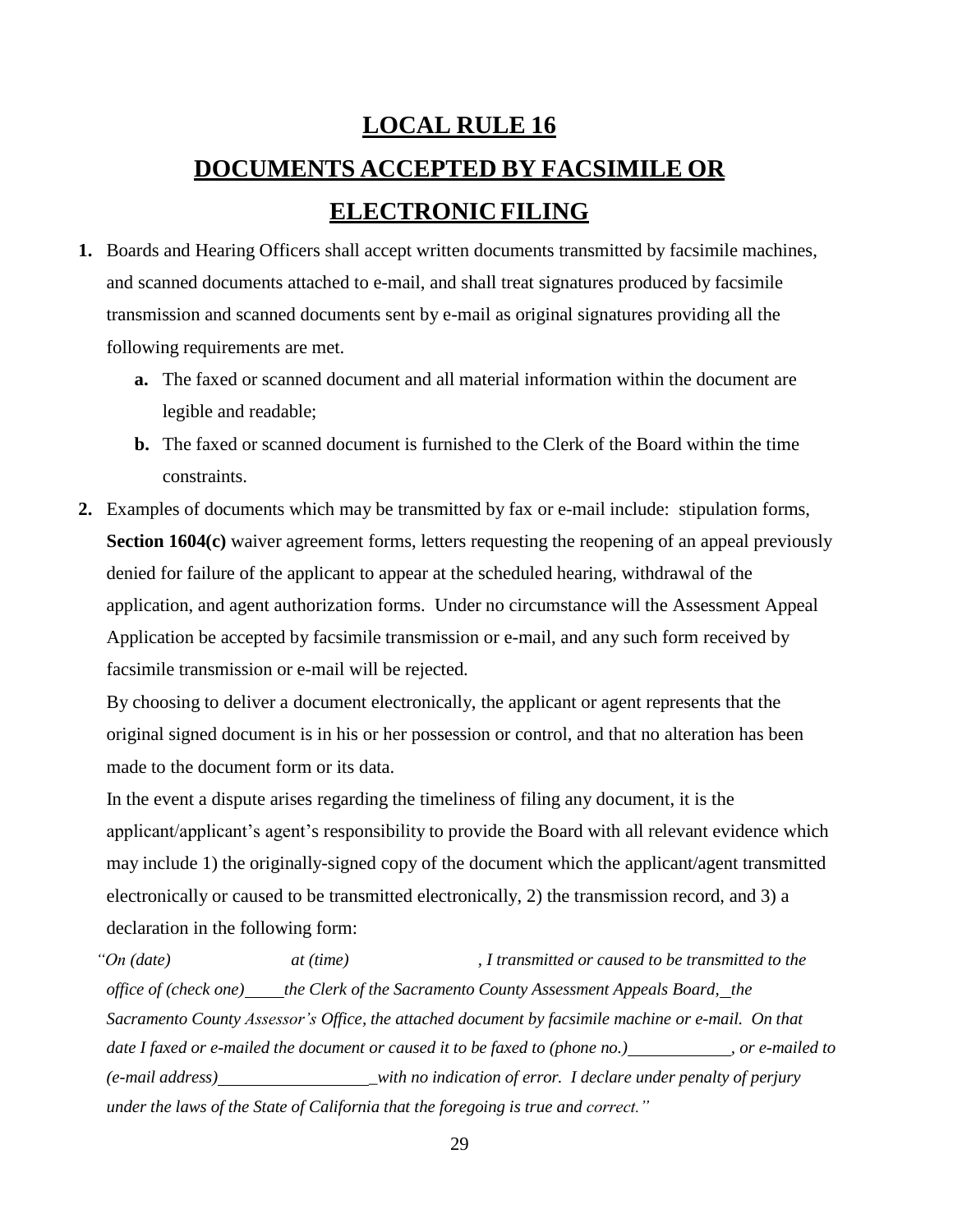In the event the Clerk establishes online filing of assessment appeals applications, the signature requirements for the assessment appeal applications will be accepted pursuant to established standards set forth by the California Secretary of State.

# **LOCAL RULE 17 BURDEN OF PROOF**

The law generally presumes that the Assessor has properly performed his or her duties. Except as stated otherwise below, the effect of this presumption is to impose upon the applicant the burden of proof that the value on the assessment roll is not correct, or, where applicable, that the subject property in question has not been correctly assessed. The law requires that the applicant proceed to present independent evidence relevant to the full value of the property or other issues(s) presented by the applications. **(Rule 321)**

However, notwithstanding the above-stated presumption of correctness, the Assessor has the burden of proof in the following instances:

- **1.** The imposition of a penalty assessment;
- **2.** Assessments of owner-occupied single-family dwelling provided the applicant has supplied all information to the Assessor as required by statute;
- **3.** Escape assessments provided the applicant has supplied all information to the Assessor as required by statute and provided the escape assessment did not result from the taxpayer's failure to file a change in ownership statement or business property statement or to obtain a permit for new construction;
- **4.** Recommended increases in value;
- **5.** Non-enrollment of the Purchase Price when a property has been sold.

At the hearing, both parties must provide five (5) copies of all evidence to be submitted to the Board. A Hearing Officer hearing requires two (2) copies of all documents submitted into evidence.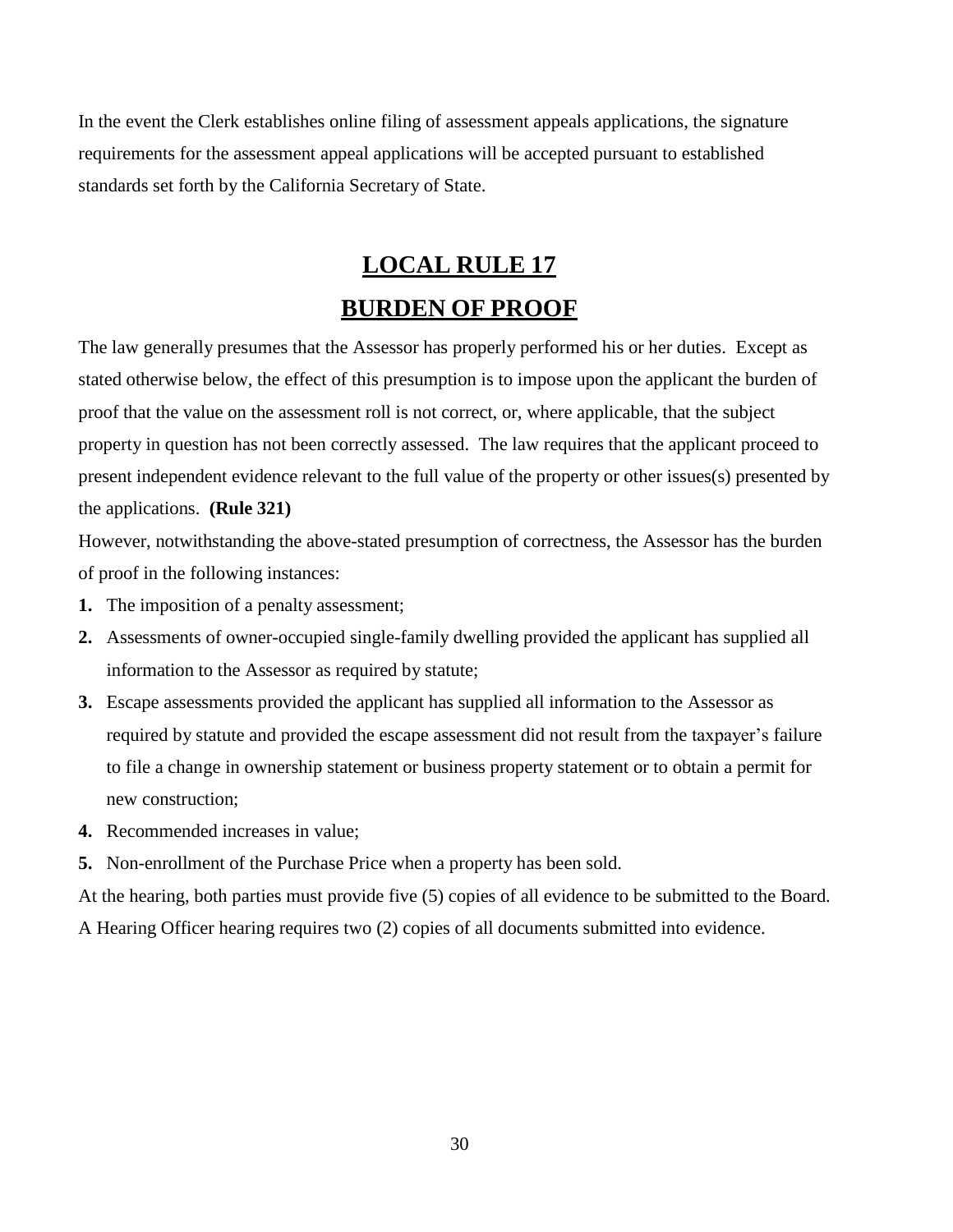# **LOCAL RULE 18 APPEARANCE AT HEARING**

#### **1. PERSONAL APPEARANCE BY APPLICANT; APPEARANCE BY REPRESENTATIVE**

The applicant must appear personally at the hearing except as otherwise provided in these Local Rules, or be represented by an agent, attorney, corporate officer or employee, co-owner, or family member mentioned in Paragraph 2 below who shall be thoroughly familiar with the facts pertaining to the matter before the Board or Hearing Officer. Any person, other than an attorney at law, purporting to act as agent for the applicant must have been authorized in writing by the applicant's completion of the Agent's Authorization Form as described in Local Rule 21. **(Rules**

#### **305(a) and 317)**

If the application was originally filed by the applicant, any person (other than an attorney, corporate officer, co-owner, or family member mentioned in Paragraph 2 below) appearing on behalf of the applicant must first file with the Clerk a signed original authorization to represent the applicant. The Clerk shall provide forms for this purpose.

#### **2. APPEARANCE BY MEMBERS OF FAMILY**

An immediate family member may appear on behalf of the applicant (spouse, registered domestic partner, child, or parent.) No written authorization is required provided adequate evidence exists to prove the family relationship.

## **3. PROPERTY IN COMMON OWNERSHIP**

If the property is held in joint or common ownership or in a co-ownership, the presence of the applicant or any one of the owners constitutes a sufficient appearance. No written authorization is required provided adequate evidence exists to prove joint ownership or co-ownership.

## **4. APPEARANCE BY CORPORATION**

Where the applicant is a corporation, the corporation shall make an appearance by the presence of an attorney or of any duly authorized officer or employee who is knowledgeable on the matters before the Board.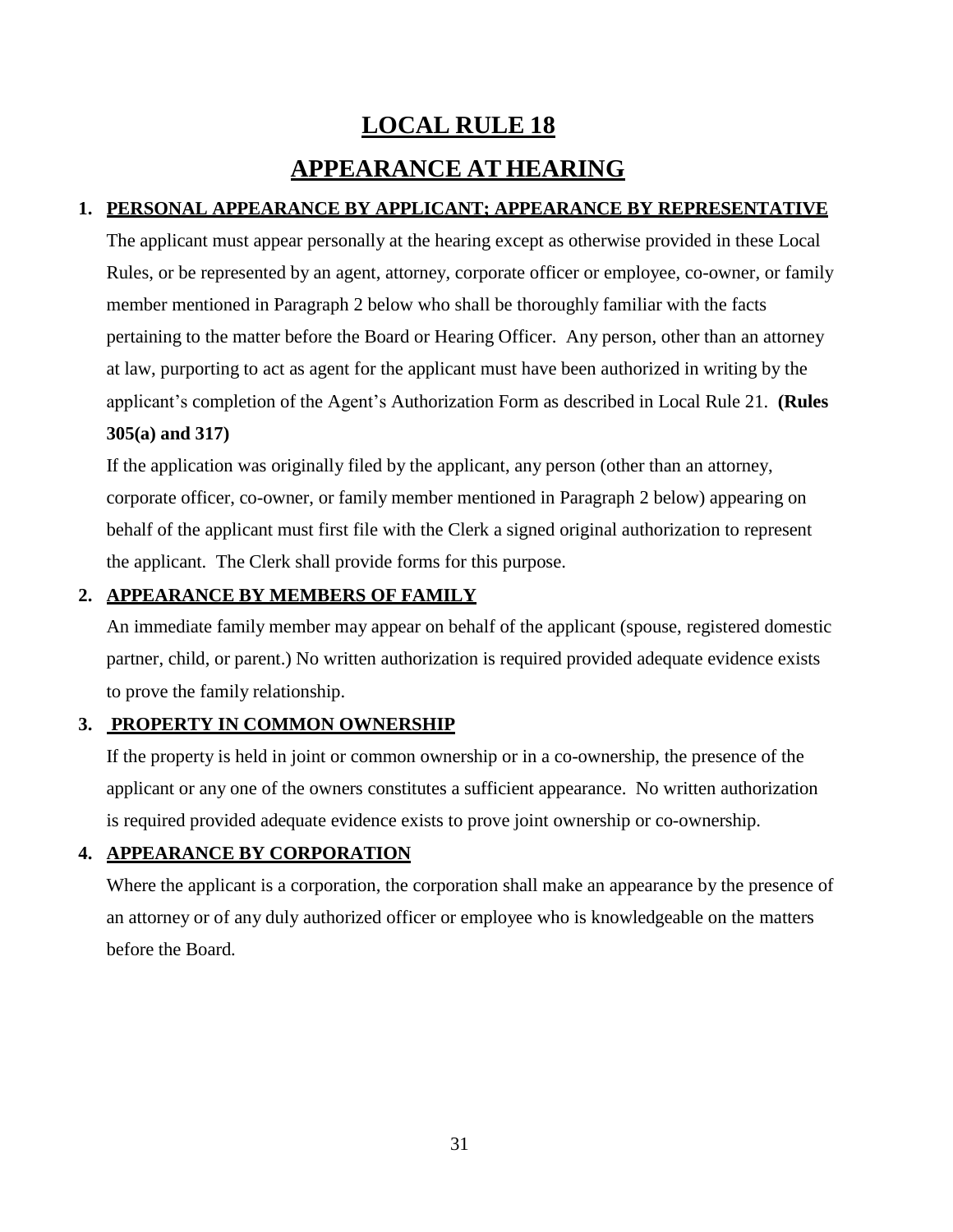## **LOCAL RULE 19**

## **STIPULATION: EXAMINATION OF APPLICANT BY BOARD**

No reduction of an assessment can be made unless the applicant/applicant's agent attends a hearing scheduled before the Board, and offers evidence under oath regarding the value of the property and answers all pertinent questions. An exception to this requirement is if a written stipulation is filed with the Board, signed by the Assessor and the Assessor's Counsel on behalf of the County and the applicant/applicant's agent making the application, which includes the full value and assessed value of the property and the facts upon which the reduction in value is premised. The Board may, at a public hearing, (1) accept the stipulation, and thereby waive the appearance of the applicant/applicant's agent and change the assessed value in accordance with **Section 1607 and 1610.8** or (2) reject the stipulation and schedule or reschedule the application for hearing.

## **LOCAL RULE 20**

## **CHALLENGE FOR CAUSE OF A BOARD MEMBER**

- **1.** The Assessor or the applicant/applicant's agent may file with the Clerk a written statement objecting to the hearing of a matter before a particular member of the Board or a Hearing Officer. Copies of the object must be served upon the parties and upon the member or Hearing Officer being challenged. The statement must give the reason(s) for disqualification of the member or Hearing Officer. The statement shall be filed with the Clerk at the earliest practicable opportunity after discovery of the facts relating to the request for disqualification, and in any event before presenting any issue of fact by either party in the appeal hearing before such member or Hearing Officer.
- **2.** The procedure used to challenge a Board Member or Hearing Officer shall comply with **Section 1624.4 and Code of Civil Procedure Section 446**.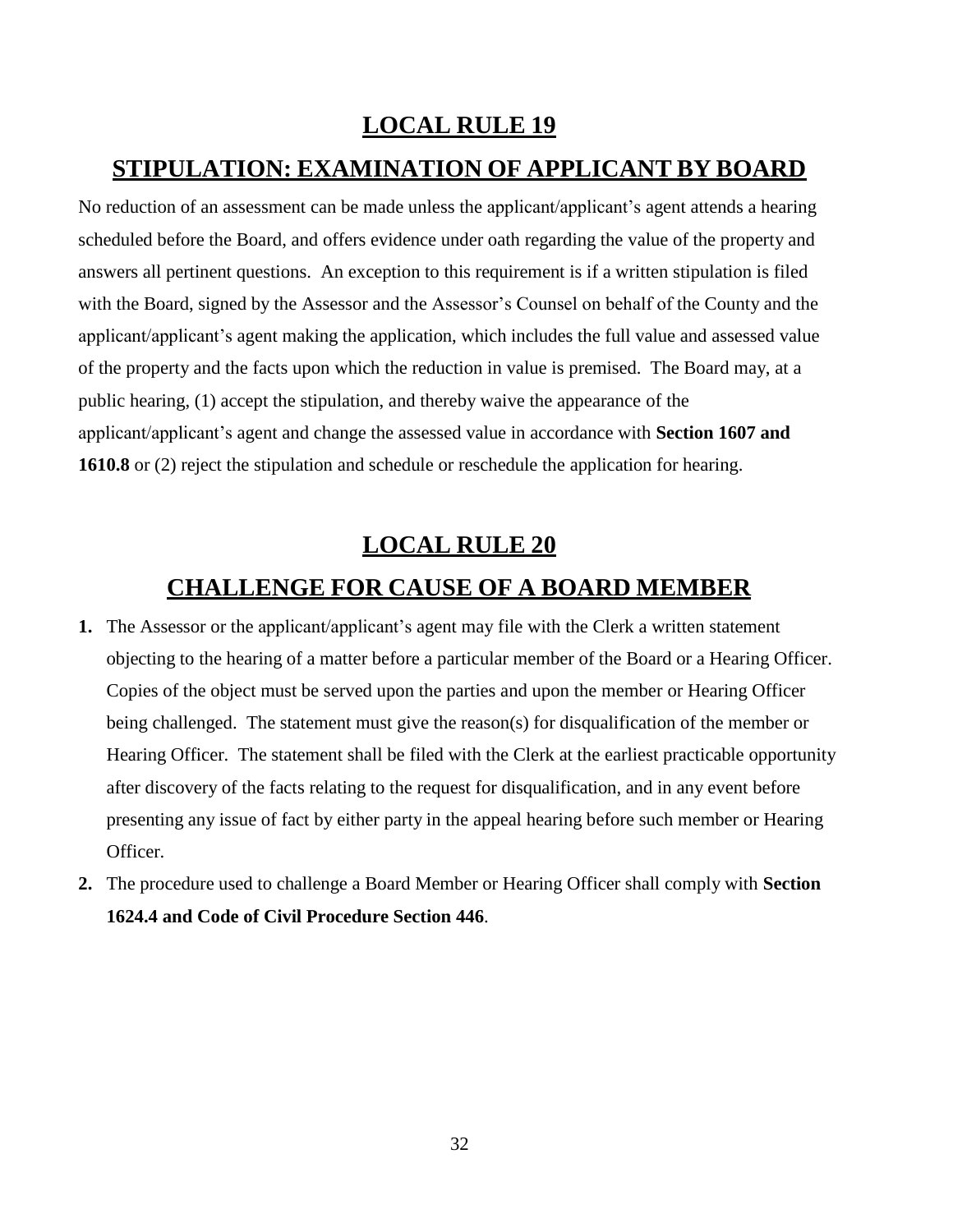## **LOCAL RULE 21**

## **AGENT AUTHORIZATION, REVOCATION, SUBSTITUTION**

#### **1. AGENT AUTHORIZATION**

An applicant who wishes to authorize a firm or individual who is not an attorney, parent, child, spouse, or registered domestic partner, must:

- **a.** Complete and sign Section 2 of the Assessment Appeal Application, or
- **b.** Use an attached authorization by completing and executing an Agent Authorization form containing all the following required information.
	- i. The date the authorization statement is executed;
	- ii. A statement to the effect that the agent is authorized to sign and file applications in the specific calendar year in which the application is filed;
	- iii. The specific parcel(s) or assessment(s) covered by the authorization, or a statement that the agent is authorized to represent the applicant on all parcels and assessments located in Sacramento County;
	- iv. The name, address and telephone number of the specific agent who is authorized to represent the applicant;
	- v. The applicant's signature and title;
	- vi. A statement that the agent will provide the applicant with a copy of the application.

#### **2. REVOCATION, SUBSTITUTION OF AN AGENT**

An applicant, who wishes to cancel or revoke the previous authorization of an agent, or who wishes to substitute a new agent for a former agent previously authorized, must complete a new Agent Authorization form and file it with the Clerk. Unless a new Agent Authorization form has been properly completed and filed with the Clerk all correspondence regarding the appeal will continue to be sent to the agent who was first authorized to act on the applicant's behalf. Such person will remain the authorized agent for the application, and may settle by stipulation, withdraw or otherwise control the appeal.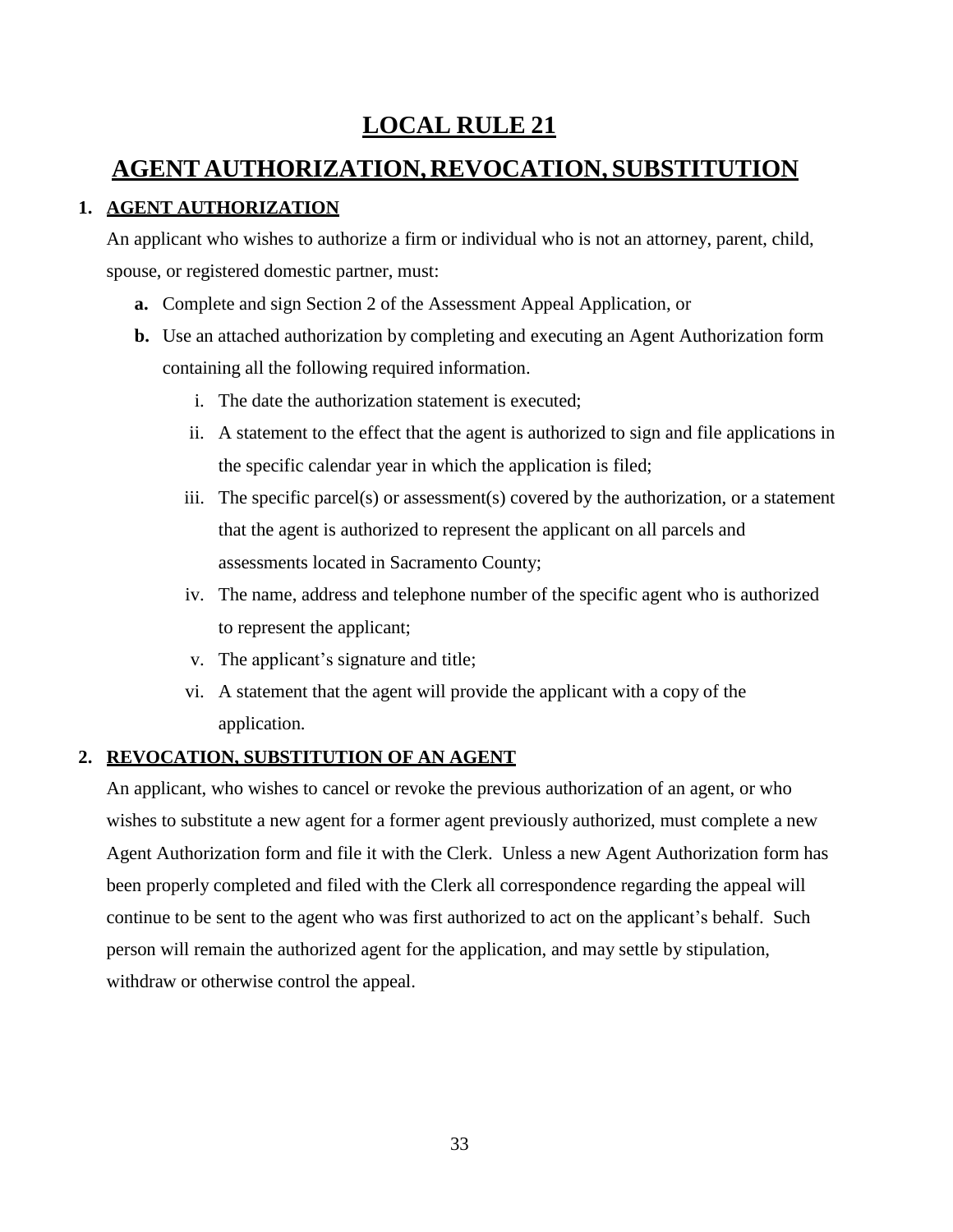# **LOCAL RULE 22 SUBPOENAS**

- **1.** The Clerk shall issue subpoenas, when requested by either party no less than 10 days prior to the hearing date, for the attendance of witnesses or the presentation of documentary evidence. No subpoena can be issued for the purpose of taking a deposition. The Board and Hearing Officer may issue subpoenas on their own motion or other pre-hearing discovery. **(Rule 322)**
- **2.** The party requesting the subpoena is responsible for serving it and for paying any witness fees, service fees and mileage. An application for a subpoena for the production of books, records, maps and documents must be supported by an affidavit as described by **Section 1985 of the Code of Civil Procedure**. The requesting party shall be responsible for providing proof of service for all requested subpoenas.
- **3.** Any action to quash or enforce a subpoena shall be taken in Sacramento County Superior Court.

# **LOCAL RULE 23 WITHDRAWAL OF APPLICATION**

An application may be unconditionally withdrawn at any time prior to or at the time of the hearing upon written request signed by the applicant/applicant's agent, unless the Assessor has given the applicant/applicant's agent a written notice of the intent to recommend an increase in the assessed value of the property. No conditional withdrawal will be accepted. When a notice of intent to increase the assessed value of the subject property has been issued pursuant to **Section 1609.4** withdrawal of the Application may be effected only with the consent of the Assessor. Once effected, all withdrawals are final and may not be revoked. Signed withdrawal forms will be accepted electronically.

# **LOCAL RULE 24 BOARD DECISION**

Acting upon proper evidence before it, the Board shall determine the full value of the property that is the subject of the hearing, including land, improvements, and personal property. The determination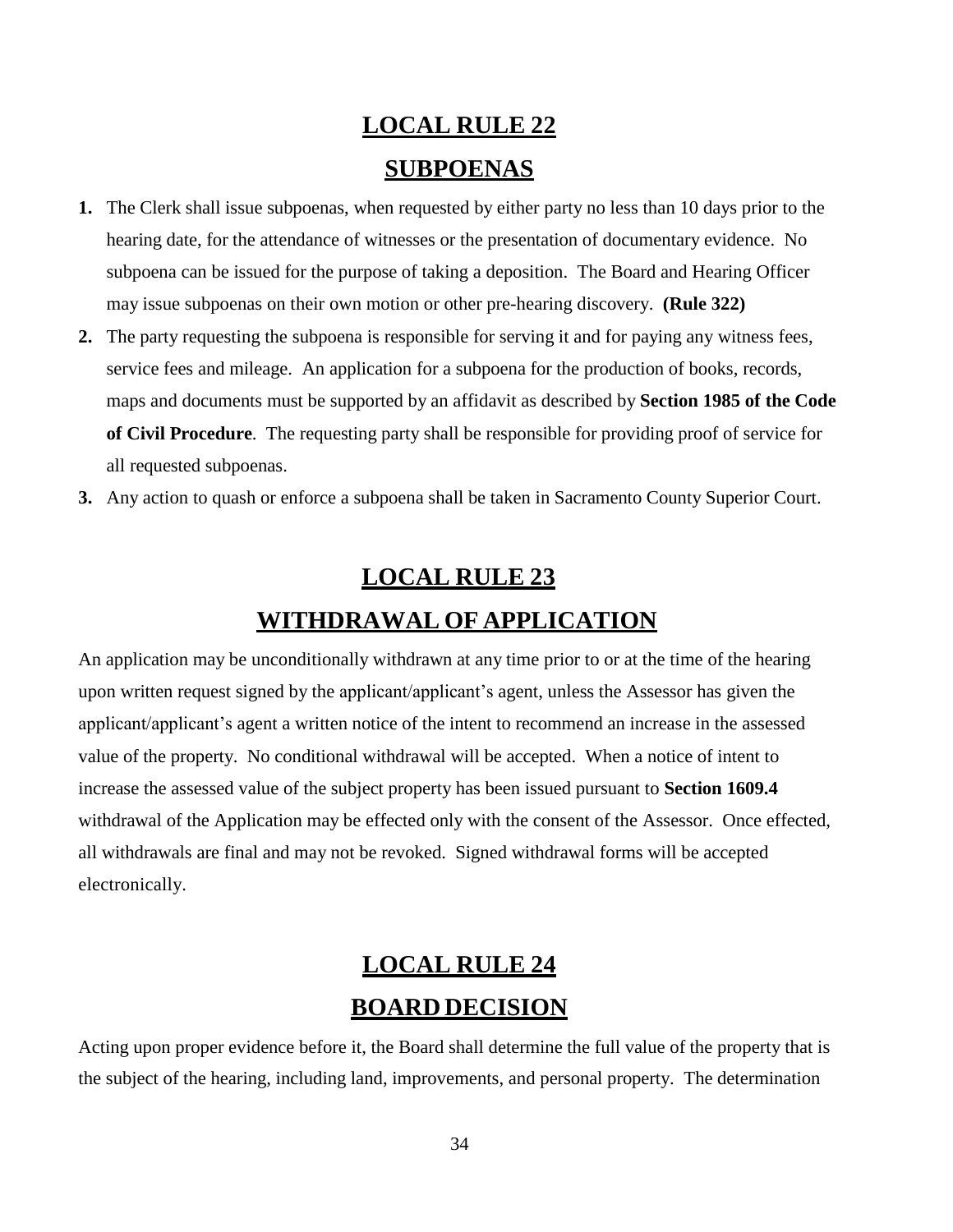of the full value shall be supported by a preponderance of the evidence presented during the hearing.

#### **(Rule 324)**

All decisions rendered by the Board must be based on the evidence received at the hearing. The Board shall not accept or consider evidence from either party at any time outside of the hearing. If the Board concludes the evidentiary portion of a hearing and chooses to deliberate in private, the Board shall not accept evidence subsequent to the hearing.

# **LOCAL RULE 25 RECONSIDERATION AND REHEARING**

- **1. BOARD DECISIONS ARE FINAL** The decision of the Board regarding an application is final. The Board shall not reconsider or rehear an application or modify a decision except as authorized by **Rule 326.**
- **2. LACK OF APPEARANCE RECONSIDERATION** Pursuant to **Rule 326**, the Board may reopen and take evidence upon an Application denied solely because of the non-appearance of the applicant if the Board finds excusable good cause for the failure of the applicant to appear at the scheduled hearing.

The applicant must file a written request for reconsideration of the denial for failure to appear within 60 days from the date of mailing of the notification of denial pursuant to **Rule 313**. Timely filed request for reconsideration will be scheduled by the Clerk for a Jurisdictional Hearing.

The Assessor or the applicant/applicant's agent may attend such jurisdictional hearing or may rely solely on documentation submitted in support of the request for reconsideration. If the Board finds excusable good cause for the applicant's failure to appear, the Clerk shall reschedule the application for a hearing on the merits.

**3. CLERICAL ERROR** – Pursuant to **Rule 326(a)(1)**, the Board may reopen an application on its own motion to correct any ministerial errors made in computing the value of the subject property or any administrative errors discovered after the hearing. In these instances, the Clerk shall provide a summary of the error and a recommendation for correction to the Board who originally decided the application in question.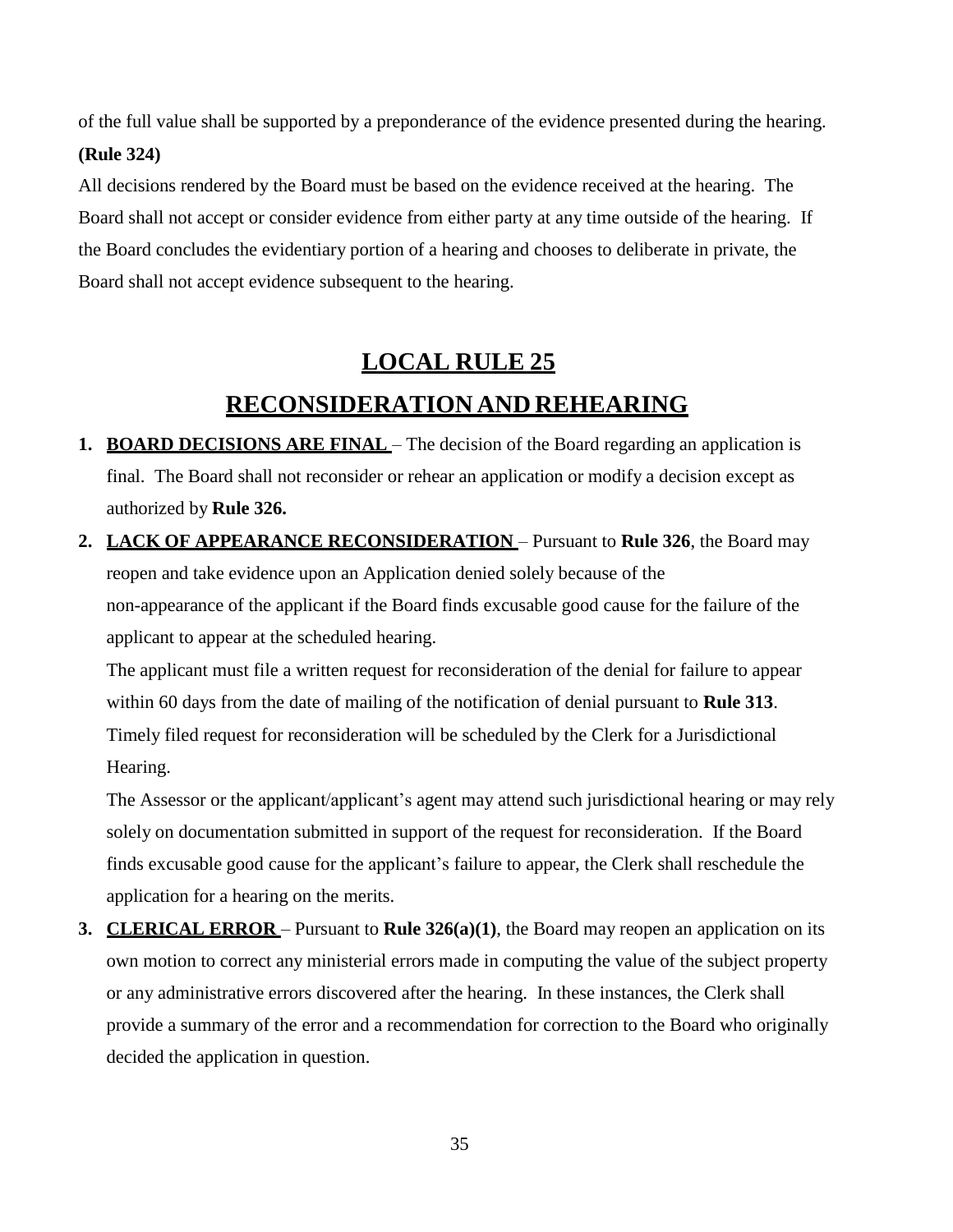# **LOCAL RULE 26 SECTION 1604(C) WAIVER AGREEMENTS AND CANCELLATION POLICY**

**Section 1604(c)** provides that the taxpayer and the Board may mutually agree to an extension of the two-year statutory time for hearing and the determination of an appeal. Waiver agreements shall be unconditional but may be written so that the applicant may cancel the waiver of 120 days written notice to the Clerk and the Assessor. The effect of cancellation shall not reduce any time period already tolled under the waiver but shall end the tolling of the limitation period 120 days after the written notice is provided. The notice of cancellation must include the following:

- **1.** The complete name of the Applicant.
- **2.** The appeal application number provided by the Clerk.
- **3.** The Assessor's Parcel Number.
- **4.** The applicant/applicant's agent original signature and date signed, mailing address and phone number.

If the written notice contains all of the above-required information, the Clerk shall acknowledge receipt of the waiver cancellation within 10 working days. The Clerk thereafter shall schedule the application for hearing no later than 60 days from the expiration date of the two-year limitation period as extended by the tolling period resulting from the waiver.

In the event the cancellation request is incomplete, the Clerk shall, within 10 working days of receipt of written notice to cancel the waiver pursuant to **Section 1604(c)**, forward to the taxpayer a request for additional information.